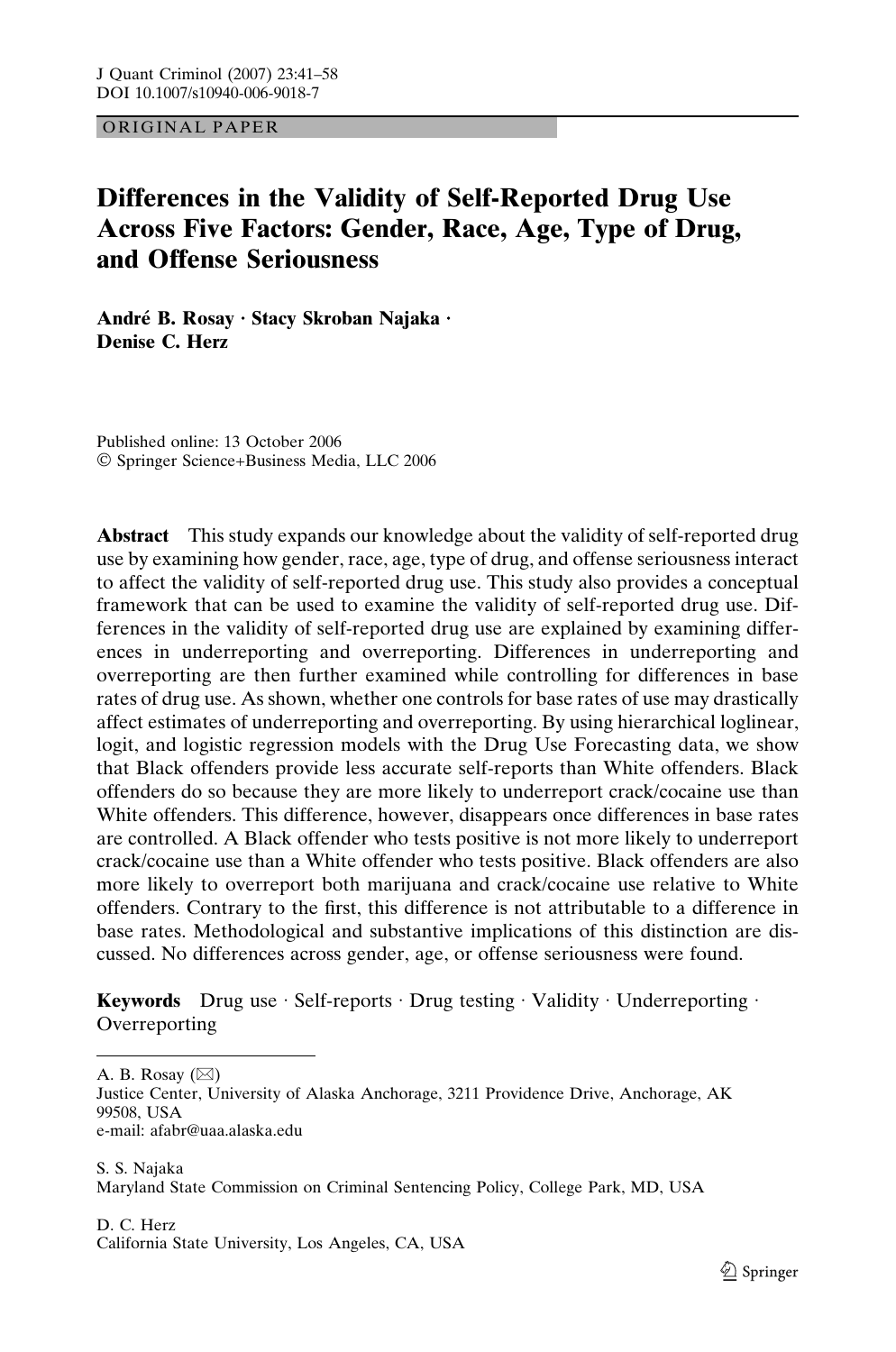#### Introduction

The majority of studies examining drug use have relied on self-reported measures of drug use (Magura and Kang [1995\)](#page-17-0). The results from these studies have determined how to plan and allocate drug prevention and rehabilitation services (Fendrich and Xu [1994](#page-17-0)) and the effectiveness of such services (Falck et al. [1992](#page-16-0)). These results have also influenced policy decisions such as which drug programs should be funded and expanded. In addition, individual self-reports are used every day in our justice system to determine which drug services should be offered to whom (Magura et al. [1987;](#page-17-0) Andrews et al. [1990\)](#page-16-0). As we progress through an era in which drug use prevention and rehabilitation are pivotal concerns, self-reports are continuously becoming a widely used technique to measure drug use.

A well-known problem with self-reports, however, is the uncertainty about their ability to accurately indicate what is being measured (Richter and Johnson [2001](#page-17-0)). Many investigations have shown that the validity of self-reported data is questionable, especially when the topic is as sensitive as drug use. Reporting drug use, particularly while in the justice system, can have serious consequences. Individuals in the justice system may fear that disclosing drug use will intensify their involvement in the justice system, and may therefore be unlikely to disclose such information (Bale et al. [1981](#page-16-0); Harrell [1985](#page-17-0); Falck et al. [1992;](#page-16-0) Nelson et al. [1998](#page-17-0)). The validity of self-reports may also be affected by the general tendency to deny socially undesirable behaviors (Harrison [1995;](#page-17-0) Nelson et al. [1998](#page-17-0); Sloan et al. [2004\)](#page-17-0). Finally, unintentional errors (e.g., errors due to recall inaccuracy, the interview process, drug misidentification, and psychopharmacological effects of drug use) may also weaken the validity of self-reports (Harrison [1995](#page-17-0); Nelson et al. [1998;](#page-17-0) Falck et al. [1992](#page-16-0); Katz et al. [1997\)](#page-17-0). Nonetheless, ''self-report measurement techniques are often preferred over biological testing, such as urinalysis, because they are more practical, less intrusive and less expensive'' (Nelson et al. [1998](#page-17-0), p. 484). In addition, self-reports (unlike drug tests) can also measure ''the duration, frequency, intensity and other patterns of drug use, as well as the routes of administration and social context of use'' (Magura and Kang [1995,](#page-17-0) p. 9; McElrath et al. [1995\)](#page-17-0).

Many investigations have examined whether self-reported drug use is a valid indicator of actual drug use. In one of the most comprehensive reviews of the literature, Magura and Kang [\(1995](#page-17-0)) presented a meta-analysis of 24 studies published since 1985 examining the validity of drug use reported by high risk populations. These 24 studies compared self-reported drug use with urinalysis or hair analysis results. Magura and Kang [\(1995](#page-17-0)) noted that ''positive self-reports were given by 42% of those subjects who had a positive urinalysis or hair analysis.'' The validity of self-reported drug use, however, varied greatly across studies. Magura and Kang [\(1995](#page-17-0)) hypothesized that these differences across studies were due, in part, to sample differences such as type of high risk population and type of drug use. This paper assesses the extent to which differences in the validity of self-reported drug use are due in part to sample differences.

Two types of sample differences are examined. First, we examine the extent to which the validity of self-reported drug use varies across samples stratified by base rates of drug use. Second, we examine the extent to which the validity of selfreported drug use varies across samples stratified by gender, race, age, type of drug, and offense seriousness. Stated differently, we examine the validity of self-reported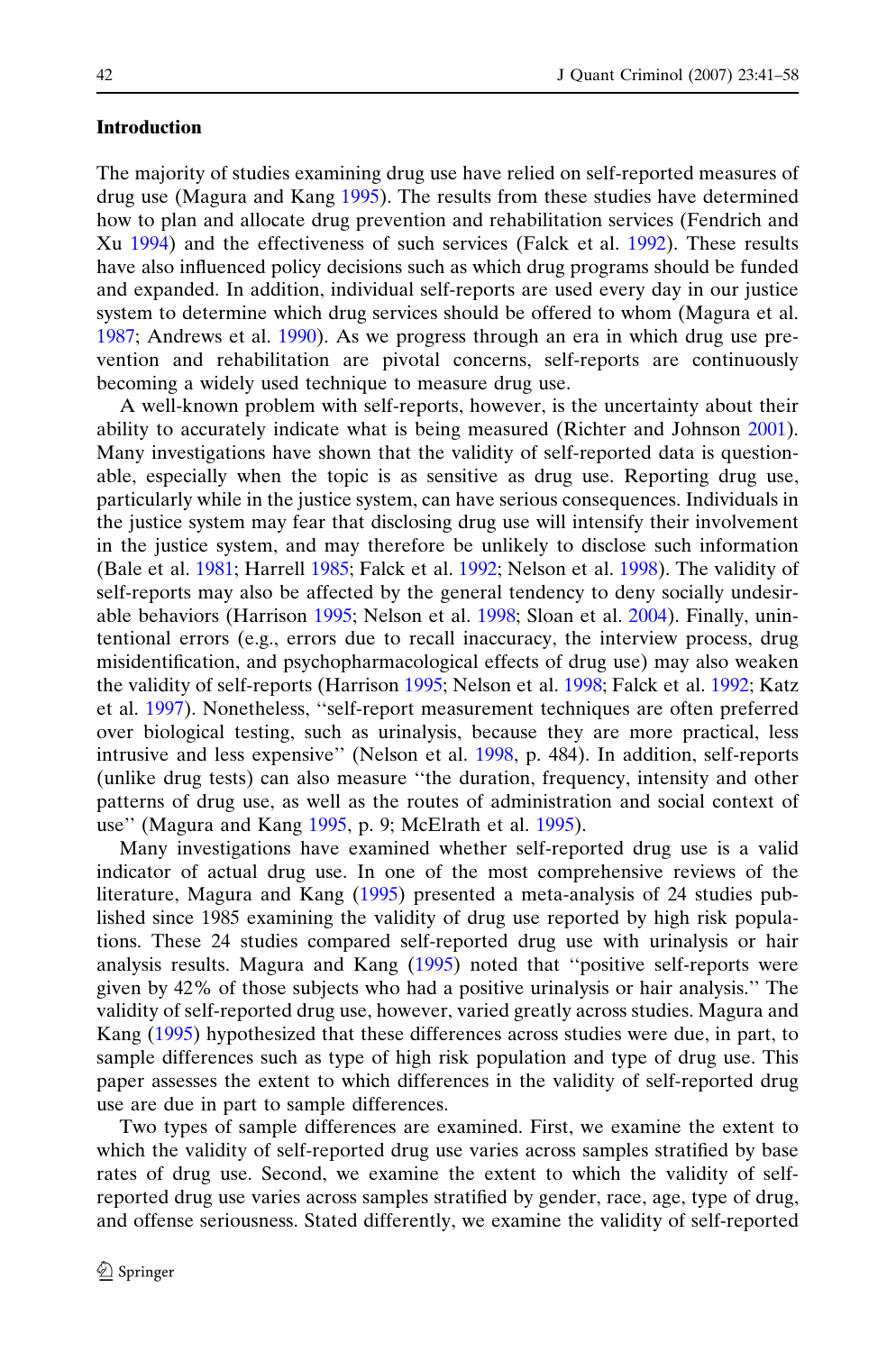drug use across five factors (gender, race, age, type of drug, and offense seriousness). We do so with and without controlling for differences in base rates to document the effect that base rates have on the validity of self-reported drug use.

## Effect of Base Rates

An individual's self-report is defined as valid if it is corroborated by a drug test result. More precisely, an individual provides a valid self-report if s/he denies using drugs and the drug test is negative or admits using drugs and the drug test is positive. Conversely, an individual provides an invalid self-report if s/he admits using drugs and the drug test is negative or denies using drugs and the drug test is positive. If an individual provides an invalid self-report, s/he either underreported their drug use (i.e., denied using drugs and the drug test is positive) or overreported their drug use (i.e., admitted using drugs and the drug test is negative). Invalid self-reports may therefore be explained in terms of underreporting or overreporting.

Mathematically, both the probability of underreporting and the probability of overreporting are affected by base rates of use, the probability of a positive drug test. As base rates of use increase, the probability of underreporting will necessarily increase. Mathematically, the probability of underreporting is the probability of a negative self-report (NS) with a positive test (PT), defined as  $P$  (NS  $\cap$  PT). It can then be shown that  $P (NS \cap PT) = P (NS \mid PT) P (PT)$ , the probability of a negative self-report given a positive test multiplied by the probability of a positive test. As the probability of a positive test increases (i.e., as base rates increase), the probability of underreporting will necessarily increase. A similar argument can be developed to show that the probability of overreporting will necessarily increase as base rates of use decrease. Mathematically, the probability of overreporting is the probability of a positive self-report (PS) with a negative test (NT), defined as  $P$  (PS  $\cap$  NT). It can then be shown that  $P (PS \cap NT) = P (PS \mid NT) P (NT)$ , the probability of a positive self-report given a negative test multiplied by the probability of a negative test. As the probability of a negative test increases (i.e., as base rates decrease), the probability of overreporting will necessarily increase.

Unfortunately, prior investigations on the validity of self-reported drug use have often overlooked the important difference between  $P (NS \cap PT)$  and  $P (NS | PT)$ , calling both underreporting, and the important difference between  $P$  ( $PS \cap NT$ ) and  $P (PS | NT)$ , calling both overreporting. In our own review of the literature in the next section, it is often unclear whether prior researchers are operationalizing underreporting as  $P (NS \cap PT)$  or  $P (NS \mid PT)$  and operationalizing overreporting as  $P (PS \cap NT)$  or  $P (PS \mid NT)$ . To differentiate between all of these probabilities, we will now refer to  $P (NS \cap PT)$  as the unconditional probability of underreporting, P (NS | PT) as the conditional probability of underreporting, P (PS  $\cap$  NT) as the unconditional probability of overreporting, and  $P (PS | NT)$  as the conditional probability of overreporting. We argue that underreporting and overreporting should be operationalized as conditional probabilities (i.e.,  $P(NS | PT)$  and  $P(PS)$ NT), respectively) because these remain unaffected by base rates.

This is particularly important when examining differences in underreporting and overreporting across groups, as groups likely differ in base rates. As an example, suppose that one group has a P (NS | PT) =  $\theta$ , and a P (PT) =  $\lambda$ , and that a second group also has a P (NS | PT) =  $\theta$ , but has a P (PT) =  $\lambda + \delta$ . The unconditional probability of underreporting will then be lower in group #1 than in group #2 by  $\theta \delta$ ,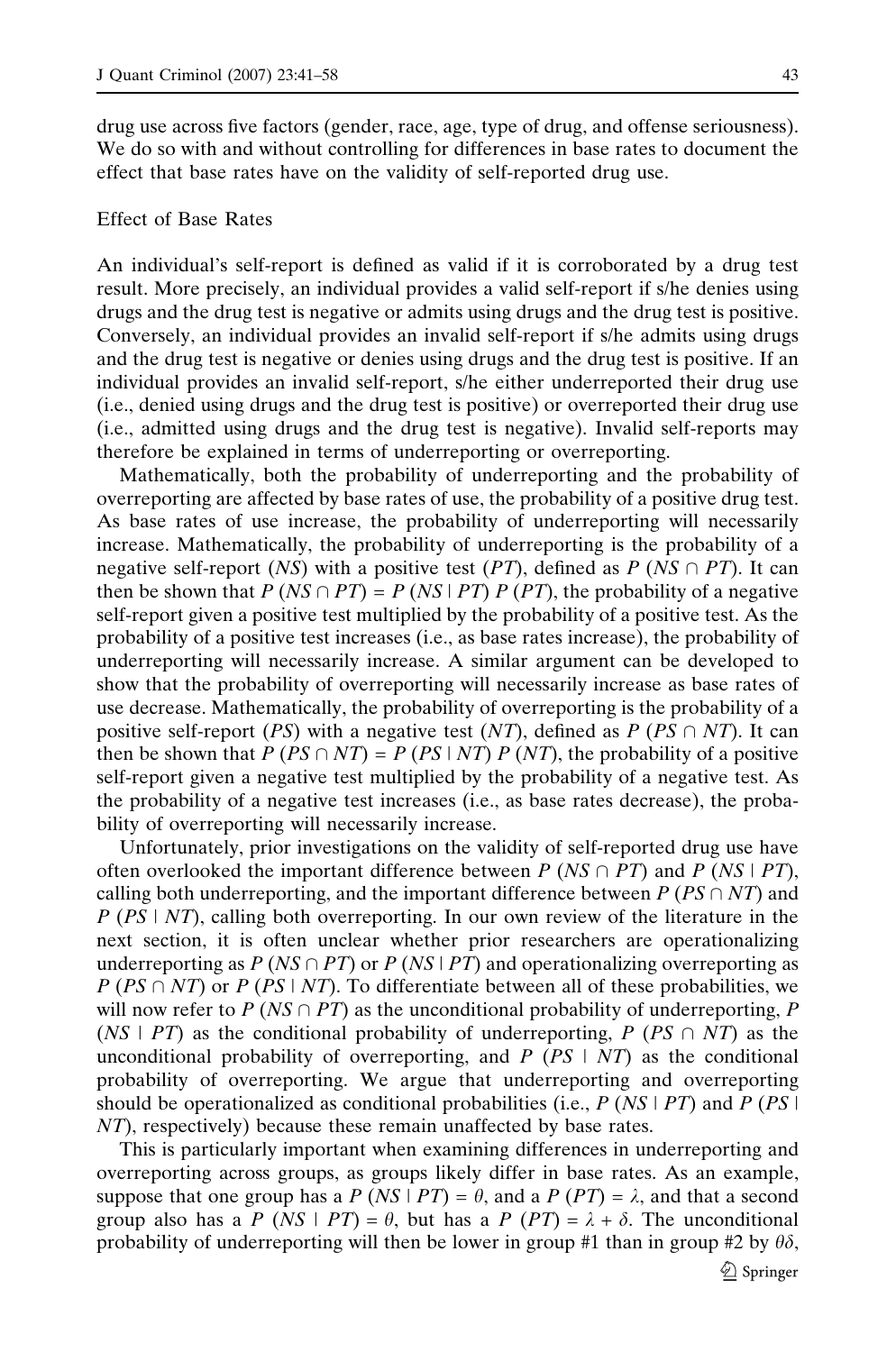<span id="page-3-0"></span>even though the conditional probabilities are equal. This potentially large difference is solely attributable to a difference in base rates (i.e.,  $P(PT)$ ), and is clearly not due to a difference in the conditional probability of underreporting (which is  $\theta$  in both groups). More substantively, differences across groups in the unconditional probabilities of underreporting and overreporting may be due to differences across groups in base rates and conditional probabilities. To uncover the differences in the conditional probabilities, we must simply control for differences in the base rates.

To summarize, we study differences in the validity of self-reported drug use by examining differences in the unconditional probabilities of underreporting and overreporting. The unconditional probabilities of underreporting and overreporting are further studied by examining differences in conditional probabilities and base rates (see Fig. 1a). Unbiased estimates of underreporting and overreporting can only be obtained via conditional probabilities.

It is important to emphasize the difference between conditional and unconditional probabilities because they have different implications. Differences in unconditional probabilities may simply imply differences in base rates (e.g., differences in the probability of testing positive). On the other hand, differences in conditional



Fig. 1 (a) Mathematical decomposition of the probability of an invalid self-report. (b) Empirical decomposition of the probability of an invalid self-report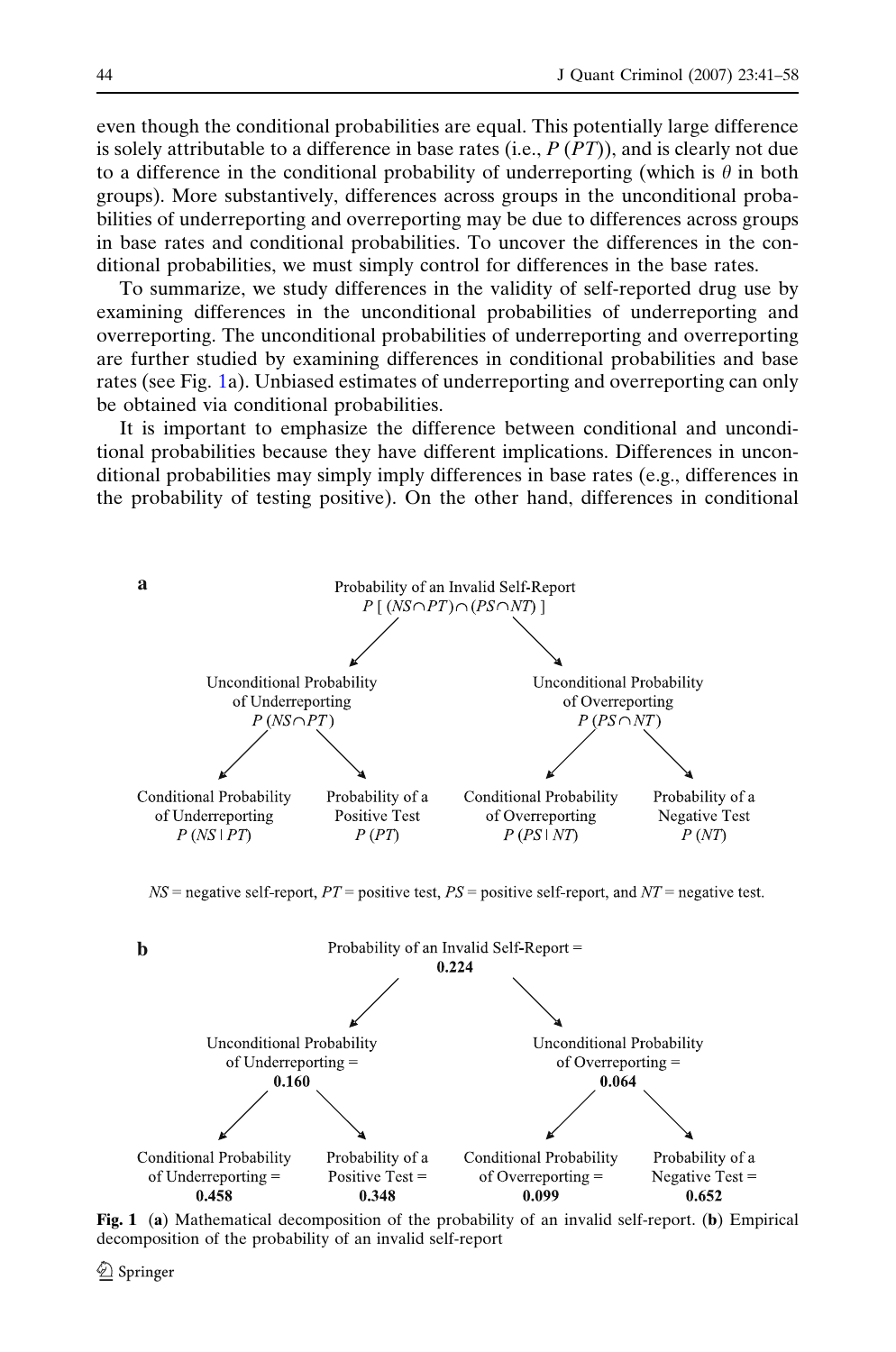probabilities do not imply differences in base rates. To make inferences about conditional probabilities from unconditional probabilities would be misleading. Valid inferences about conditional probabilities across groups cannot be achieved without controlling for differences in base rates. Stated differently, unconditional probabilities of underreporting and overreporting confound conditional probabilities and base rates.

## Effect of Gender, Race, Age, Type of Drug, and Offense Seriousness

This study focuses on five factors—gender, race, age, type of drug, and offense seriousness. Although significant research exists on the effects of these five factors, it is often unclear whether the dependent variables are conditional or unconditional probabilities. We briefly review the literature on each of these factors, focusing on the prior literature that clearly examines conditional probabilities of underreporting and overreporting (while citing other literature for further information).

No study has determined the statistical significance of differences between marijuana and crack/cocaine use (because independent samples are not created). Nonetheless, several have descriptively examined differences between marijuana and crack/cocaine (or provided enough information to do so). In particular, three studies provided enough descriptive statistics so that we could calculate differences in the validity of self-reported drug use between marijuana and crack/cocaine and determine if these differences were due to differences in conditional probabilities (Mieczkowski [1990;](#page-17-0) Stephens and Feucht [1993;](#page-17-0) Harrison [1995\)](#page-17-0).

These three studies utilized the Drug Use Forecasting data to examine the validity of offenders' self-reported marijuana and crack/cocaine use. Descriptive statistics reveal that marijuana self-reports are consistently more accurate than cocaine self-reports (see also Fendrich and Xu [1994](#page-17-0); Katz et al. [1997](#page-17-0); Kim et al. [2000;](#page-17-0) Golub et al. 2002). Furthermore, all three studies reveal that offenders are more likely to overreport marijuana use than cocaine use and to underreport cocaine use than marijuana use (see also Fendrich and Xu [1994](#page-17-0); Gray and Wish [1999;](#page-17-0) Kim et al. [2000;](#page-17-0) Wish et al. [2000\)](#page-17-0). Stephens and Feucht's ([1993\)](#page-17-0) and Harrison's ([1995\)](#page-17-0) data reveal that the difference in underreporting is solely attributable to a difference in base rates. Stated differently, it is not a difference in conditional probabilities. Offenders are more likely to underreport cocaine use than marijuana use only because they have higher rates of cocaine use than marijuana use. On the other hand, Mieczkowski's ([1990\)](#page-17-0) data reveal that differences in underreporting are attributable to differences in both conditional probabilities and base rates. When controlling for differences in base rates, differences in unconditional probabilities remain. Data from all three studies indicate that the difference in overreporting is attributable to differences in both base rates and conditional probabilities.

Though not examined by Stephens and Feucht [\(1993](#page-17-0)), their data again provide us the opportunity to examine differences in the validity of self-reported drug use across gender groups and to examine whether these differences are attributable to differences in conditional probabilities. Their data reveal no gender differences in the conditional probabilities of underreporting or overreporting (see also Magura et al. [1987;](#page-17-0) Falck et al. [1992](#page-16-0); Nelson et al. [1998](#page-17-0); Hser et al. [1999](#page-17-0); Messina et al. [2000](#page-17-0); Kim et al. [2000](#page-17-0); Golub et al. 2002). There are two exceptions to this general conclusion. Controlling for differences in base rates, Lu et al. [\(2001](#page-17-0)) found that males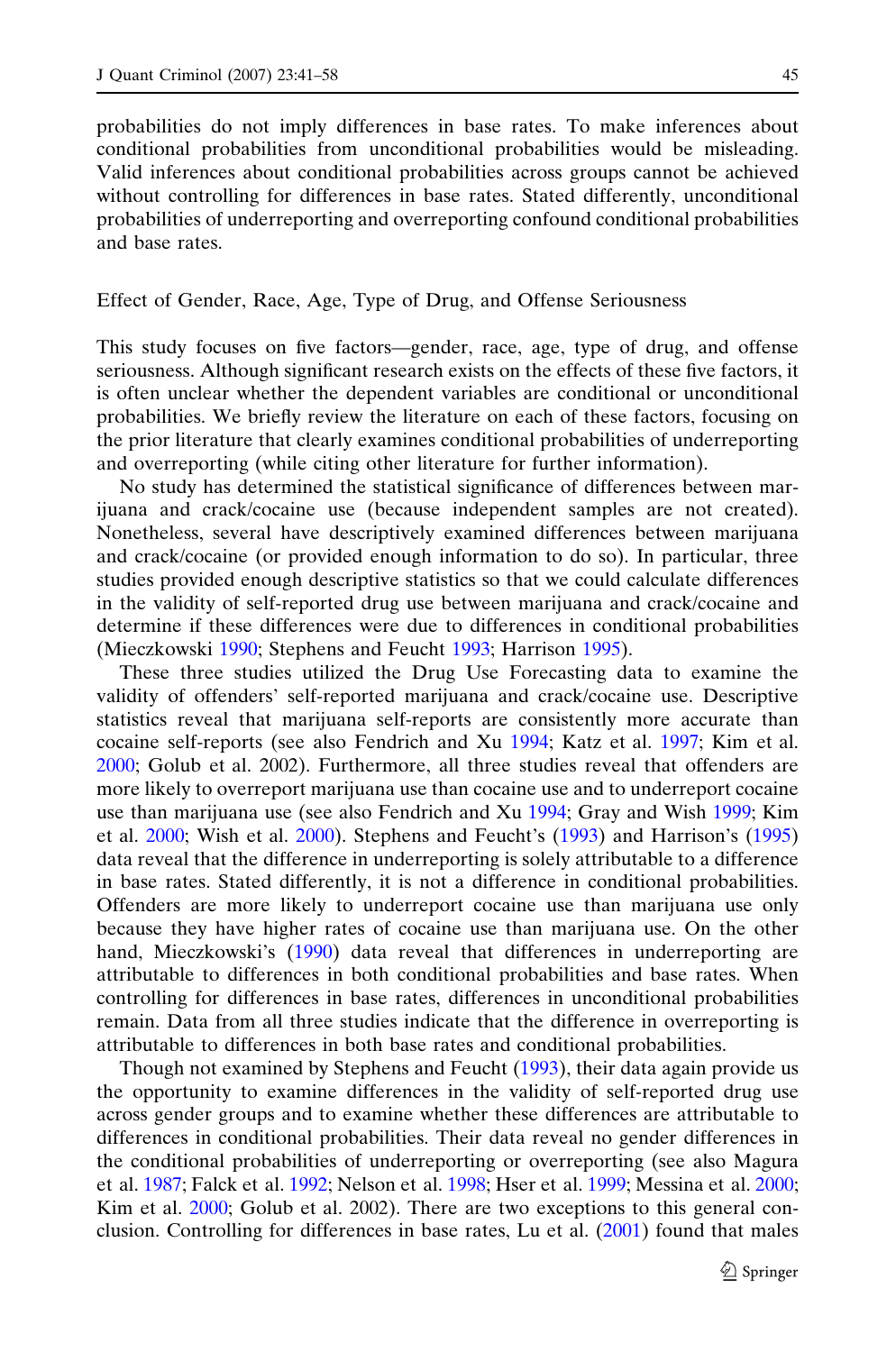were more likely to underreport crack-cocaine use than females and McElrath et al. [\(1995](#page-17-0)) found that males underreported more than females in Manhattan, but underreported less than females in Phoenix. No gender differences were observed in Ft. Lauderdale, Los Angeles, or St. Louis.

While several studies have examined the validity of self-reported drug use across racial groups, no consistent pattern can be noted. McElrath et al. ([1995\)](#page-17-0) reported no race differences in the validity of self-reported drug use in Manhattan, Ft. Lauderdale, Los Angeles, and Phoenix (see also Nelson et al. [1998\)](#page-17-0). In St. Louis, however, Blacks provided less valid self-reports than Whites (see also Falck et al. [1992](#page-16-0); Fendrich and Xu [1994;](#page-17-0) Katz et al. [1997](#page-17-0); Kim et al. [2000](#page-17-0)). Few studies have focused on conditional probabilities. Lu et al. [\(2001](#page-17-0)) found that conditional probabilities of underreporting crack use were significantly higher for Whites (see also Page et al. [1977;](#page-17-0) McNagny and Parker [1992\)](#page-17-0). Race had no effect on conditional probabilities of underreporting marijuana use. Similarly, Magura et al. [\(1987](#page-17-0)), Gray and Wish [\(1999](#page-17-0)), Hser et al. [\(1999](#page-17-0)), and Golub et al. (2002) reported no race differences in the conditional probabilities of underreporting drug use. No study has examined race differences in overreporting.

Age differences in the validity of self-reported drug use were found by Nelson et al. [\(1998](#page-17-0)) who showed that younger respondents provided more accurate selfreports than older respondents. On the other hand, Falck et al. [\(1992](#page-16-0)) and McElrath et al. ([1995\)](#page-17-0) reported no age differences in the validity of self-reported drug use. Furthermore, a variety of studies have shown that age does not affect the underreporting of drug use (Page et al. [1977;](#page-17-0) McNagny and Parker [1992](#page-17-0); Fendrich and Xu [1994](#page-17-0); Hser et al. [1999](#page-17-0); Gray and Wish [1999;](#page-17-0) Messina et al. [2000](#page-17-0); Kim et al. [2000](#page-17-0)). While some studies have found that age affects the underreporting of drug use (Magura et al. [1987;](#page-17-0) Falck et al. [1992](#page-16-0); Katz et al. [1997](#page-17-0); Sloan et al. [2004](#page-17-0)), only Lu et al. [\(2001](#page-17-0)) clearly show that age affects the conditional probability of underreporting. Lu et al. ([2001\)](#page-17-0) found that being younger significantly increased the conditional probability of underreporting crack use but significantly decreased the conditional probability of underreporting marijuana use. No study has examined age differences in overreporting.

Differences in the validity of self-reported drug use between felony and misdemeanor offenders were found by McElrath et al. ([1995\)](#page-17-0) in Los Angeles, but not in Manhattan, Ft. Lauderdale, Phoenix, or St. Louis (see also Katz et al. [1997\)](#page-17-0). Controlling for differences in base rates, Gray and Wish [\(1999](#page-17-0)) reported that drug offenders were more likely to underreport than non-drug offenders. On the other hand, Kim et al. [\(2000](#page-17-0)) showed that when controlling for differences in base rates, drug offenders were less likely to underreport past 3-day marijuana use than nondrug offenders. No differences in conditional probabilities were found in the underreporting of past 30-day or lifetime marijuana use, or of past 3-day, past 30-day, or lifetime crack/cocaine use. Furthermore, Fendrich and Xu ([1994\)](#page-17-0) found no difference in conditional probabilities of underreporting across property, person, and drug offenders. No study has examined the effect of offense category on overreporting drug use.

Given the diversity in the operational definitions of underreporting and overreporting, it is difficult to synthesize the previous literature. This problem is exacerbated by the diversity in the types of high risk populations studied, the types of drug use measured, and the measurement procedures and conditions of each study (Magura and Kang [1995;](#page-17-0) Wish et al. [1997;](#page-17-0) Gray and Wish [1999\)](#page-17-0). Nonetheless, three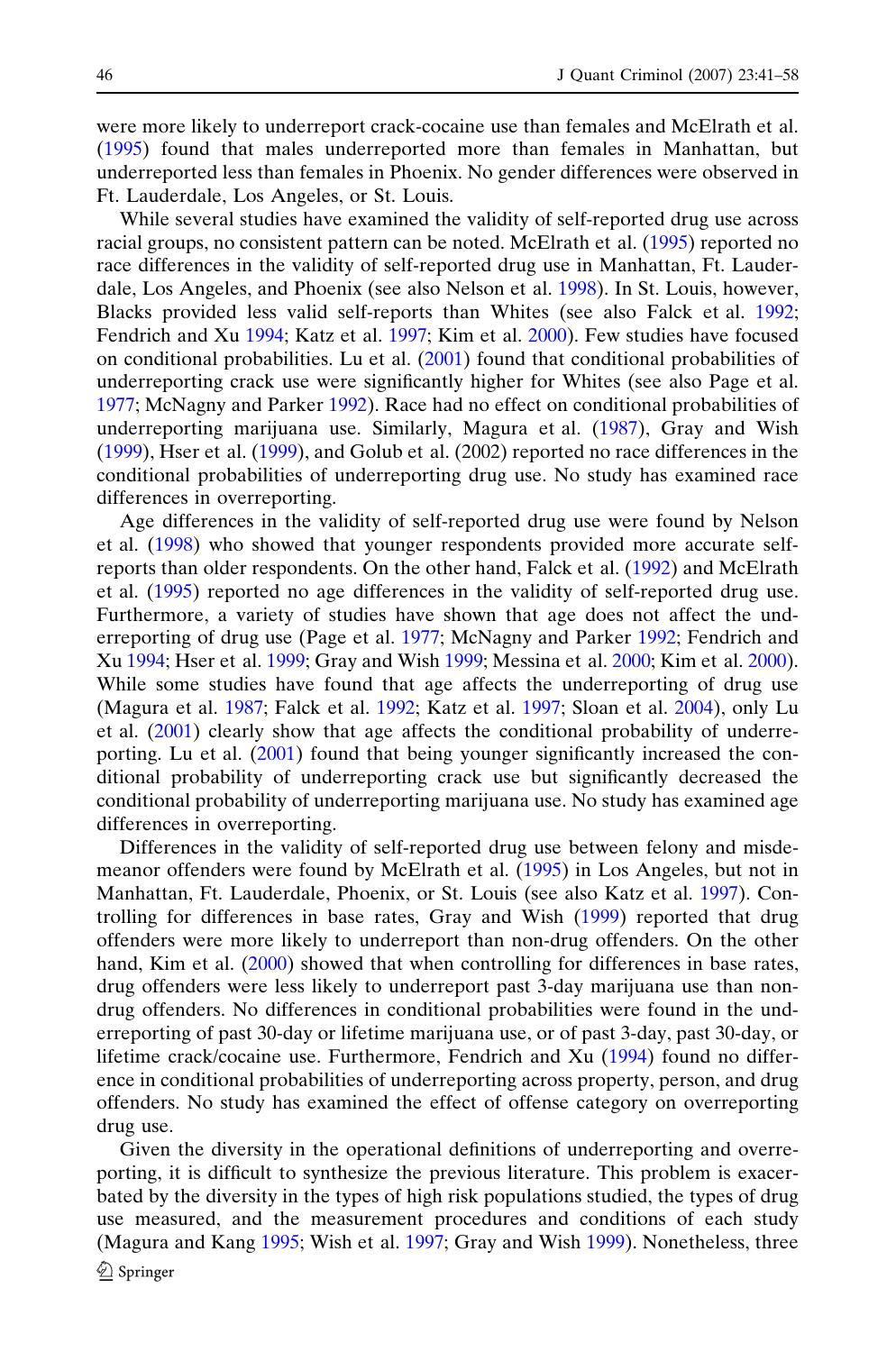general conclusions can be reached from our review of the previous literature. First, explaining validity differences in terms of underreporting and overreporting and explaining differences in underreporting and overreporting in terms of differences in conditional probabilities and base rates can help us organize research on the validity of self-reported drug use. Second, as shown by Stephens and Feucht [\(1993](#page-17-0)), Fendrich and Xu ([1994\)](#page-17-0), Katz et al. [\(1997](#page-17-0)), Hser et al. [\(1999](#page-17-0)), and Kim et al. [\(2000\)](#page-17-0) significant interactions are likely to exist (e.g., gender and type of drug, race and type of drug, age and type of drug). As noted by Page et al. [\(1977\)](#page-17-0), complex interactions in the covariates of prevarication rates should be examined. Finally, we can generally conclude that (1) marijuana self-reports are more accurate than cocaine self-reports, (2) respondents are more likely to underreport cocaine use than marijuana use, (3) respondents are less likely to overreport cocaine use than marijuana use, (4) gender, race, age, and offense category have mixed effects on the validity of self-reported drug use and may significantly interact to affect the validity of self-reported drug use. What is certain though, both mathematically and from the prior literature, is that how one operationalizes underreporting and overreporting matters a great deal.

## Purpose of This Study

This study examines differences in the validity of self-reported drug use. This study further explains differences in the validity of self-reported drug use in terms of differences in underreporting and overreporting. Finally, differences in underreporting and overreporting are examined to determine whether they are attributable to differences in conditional probabilities or base rates (again, see Fig. [1](#page-3-0)a). Differences are examined across five factors—gender, race, age, type of drug, and offense seriousness—and across all possible interactions between these five factors. This is accomplished using hierarchical loglinear, logit, and logistic regression models with the 1994 Drug Use Forecasting data.

## Methods

# Drug Use Forecasting (DUF) Data

This study uses data collected in 1994 as part of the DUF program. Self-report surveys of drug use and urine specimens were collected from adult arrestees across 23 sites in the United States. The target population for all sites included male and female arrestees held in detention facilities. All arrestees were interviewed and asked for a urine specimen within 48 h of their arrest. Although two sites collected data from less than 100 females each quarter, DUF sites typically collected data from approximately 225 male and 100 female arrestees. Compliance rates for arrestees (both male and female) were typically high across sites, with more than 90% agreeing to the interview and over 80% agreeing to provide a urine specimen. Each site determined who would be interviewed from their detention population. As a result, some sites prioritized certain offenses over others. DUF protocol, however, encouraged site personnel to interview non-drug felony and misdemeanor offenders before those charged with a drug offense. With the exception of Omaha, traffic offenses were excluded from the target population.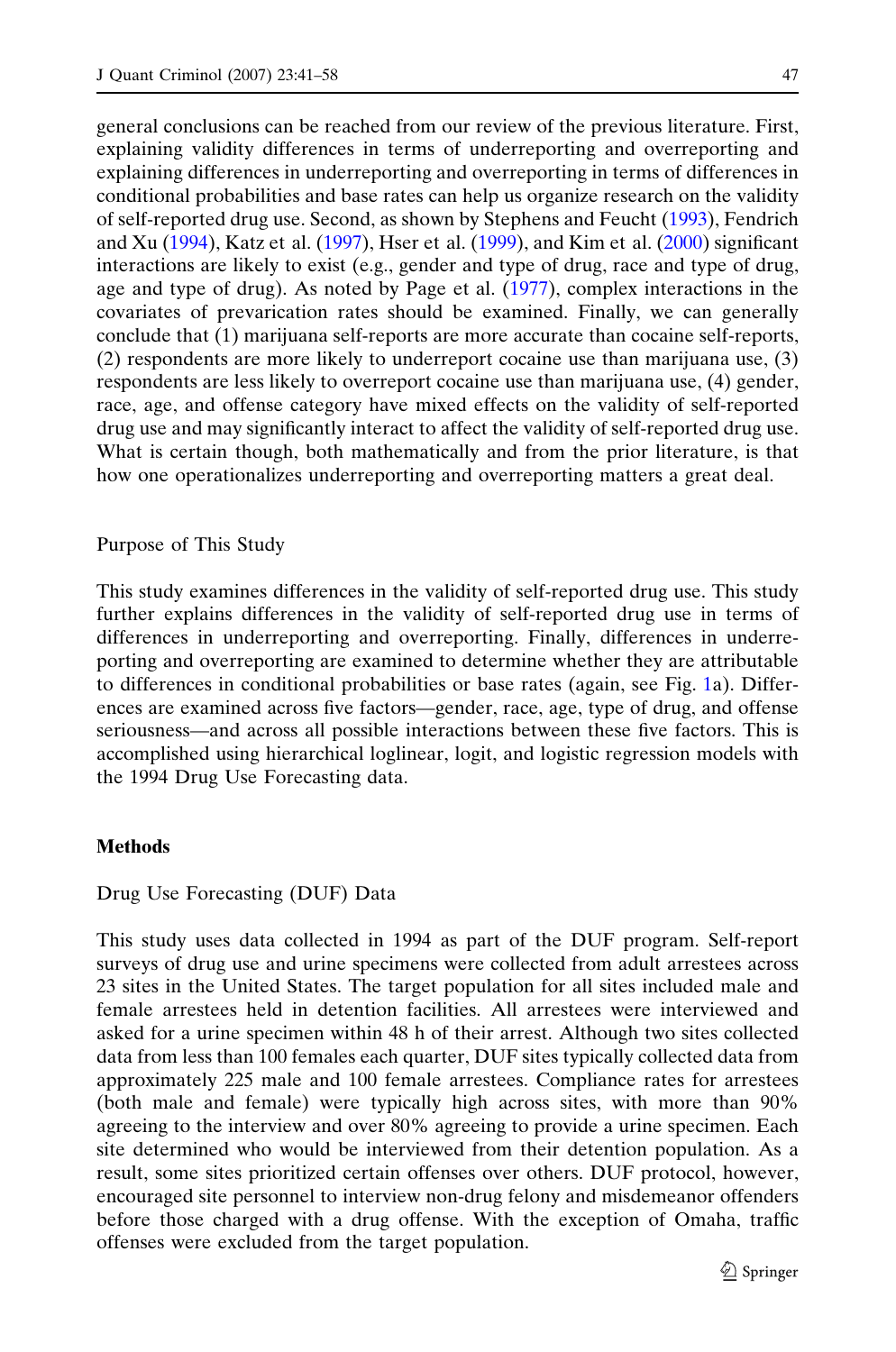Urine specimens were analyzed for ten drugs: cocaine, opiates, marijuana, PCP, methadone, benzodiazepines, methaqualone, propoxphene, barbiturates, and amphetamines. Marijuana and cocaine tests were performed using  $EMIT^{TM}$ (Enzyme Multiplied Immunoassay). ''For most drugs, urinalysis can detect use within the previous 2–3 days; use of marijuana and PCP can sometimes be detected several weeks after use" (U.S. Department of Justice, 1996). Using  $EMIT^{TM}$ , rates of false positives are quite low (2.1% and 2.5% for marijuana and cocaine, respectively) but rates of false negatives are higher (29.0% and 22.8% for marijuana and cocaine, respectively; see Harrison  $1995$ ).<sup>1</sup> There is no reason to believe, however, that rates of false positives and false negatives vary across social groups.

#### Disadvantages of DUF Data

The primary disadvantage to using the DUF data is that interview procedures are not completely standardized across sites. These differences across sites (e.g., being interviewed in front of a detention guard versus being interviewed in a closed area away from all criminal justice personnel) may bias response rates and the willingness of arrestees to answer honestly. Because sample sizes per site are rather low, we are forced to use data from multiple sites. Due to these low sample sizes, we are unfortunately unable to fully determine whether significant differences across sites exist. The statistical power of our analyses is too low to fully examine site differences. More simplistic analyses are required in order to examine site differences.

Previous research, however, has generally not reported differences across sites or procedures. Wish et al. ([2000\)](#page-17-0), for example, utilized an experimental design to determine whether the type of informed consent (standard versus enhanced) and the sequence of drug testing (interview versus urine specimen first) affected the validity of self-reported drug use. Results clearly indicated that the validity of self-reported drug use was not affected by these procedural differences. In addition, Rosenfeld and Decker ([1993\)](#page-17-0) examined the consistency of underreporting across time and space. Their results indicated that the magnitude of the difference between selfreports and urine tests is consistent across both time and space. On the other hand, Yacoubian ([2001\)](#page-17-0) concluded that urinalysis and self-report agreements are less stable across jurisdictions than across time. McElrath et al. ([1995\)](#page-17-0) further noted that the correlates of inaccurate self-reports and of underreporting do vary across sites. When such differences are uncovered, interpretational confounding is likely to occur. It is very difficult to explain such differences because very little documentation on site-specific protocols is available.

#### Sample

The sample consists of the 1994 data for White and Black adults from Indianapolis, Ft. Lauderdale, Phoenix, and Dallas. These four sites were purposefully chosen

<sup>&</sup>lt;sup>1</sup> Cutoff levels for marijuana testing were changed in 1996 from 100 ng/ml to 50 ng/ml, thus increasing the percentage of positive tests (and decreasing the percentage of negative tests) by 5–7% points (U.S. Department of Justice, 1996). In the end, we must recognize that urine testing is not a ''gold'' criterion for self-reported drug use. Recent advances in Bayesian statistics allow us examine the validity of self-reports in the absence of a true "gold" criterion (see Joseph et al. [1995\)](#page-17-0). Future research should capitalize on these advances to examine the validity of self-reports when the truth is never known with certainty.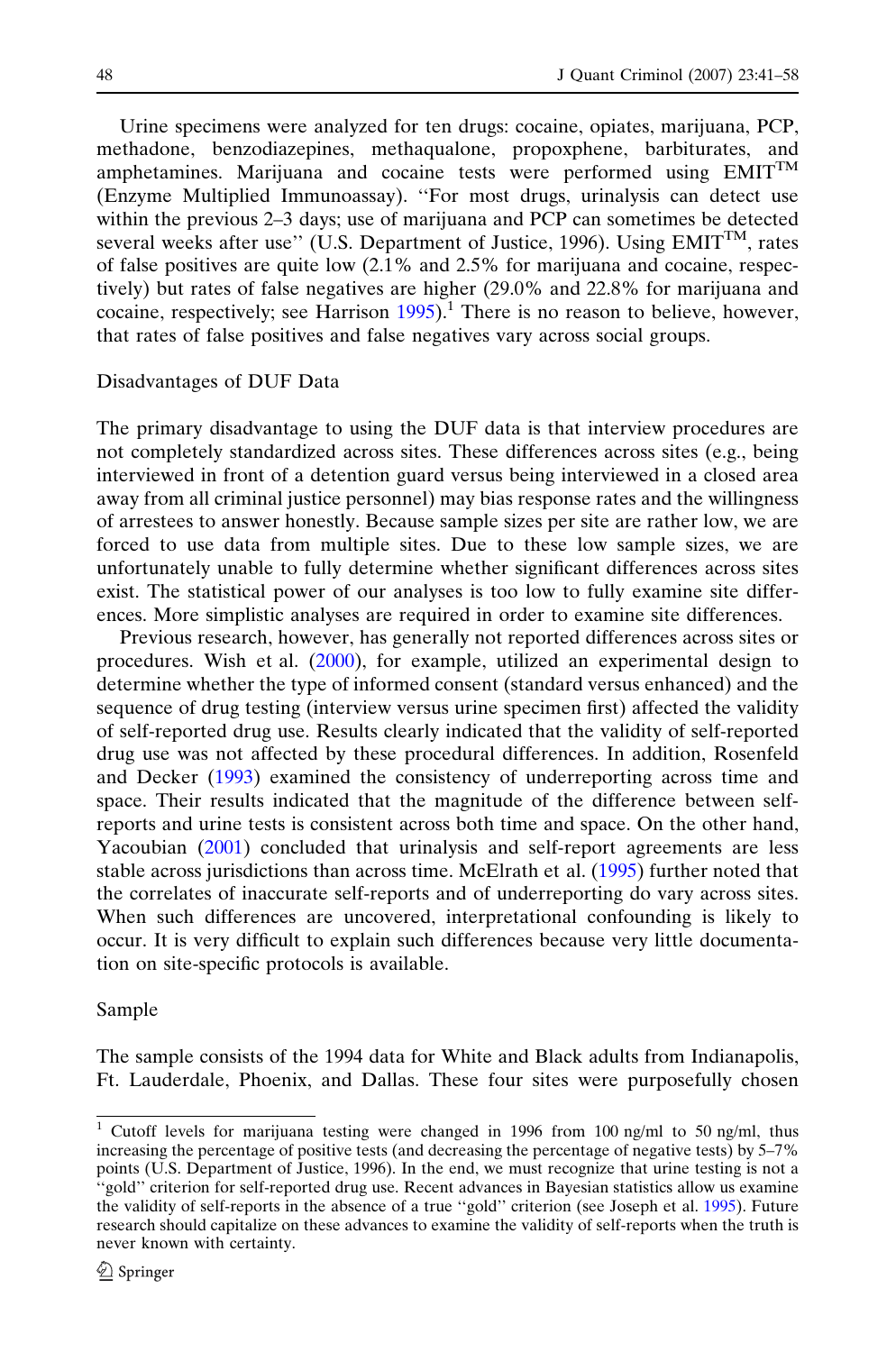because each contained over 500 respondents and contained at least 20 respondents per cell in two-by-two tables of marijuana self-report versus marijuana test and of crack/cocaine self-report versus crack/cocaine test. The minimum requirement of 20 respondents per cell is important to ensure adequate power for our analytic methods. Of the 4,899 White and Black adults from these four sites, 147 (3%) were eliminated due to missing data on the variables used in this analysis.

Because differences in the validity of self-reported drug use across drug categories (i.e., marijuana and crack/cocaine) were of interest, a sampling technique was used to create independent observations on the validity of self-reported marijuana use and of crack/cocaine use. By creating statistically independent observations, we gain the ability to calculate the statistical significance of differences in the validity of selfreported drug use across drug categories. In order to create independent observations, cases were randomly assigned to contribute information either on marijuana use or on crack/cocaine use. To not alter the proportions of positive and negative self-reports and drug tests of marijuana and crack/cocaine use, a stratified randomization procedure was used. The adequacy of this procedure was checked to ensure that the distributions of gender, race, age, and offense seriousness within drug test categories were not significantly altered from the original data. Data were archived with ICPSR (Study No. 2706).

## Measures

The exogenous measures included in this study consist of type of drug (coded 0 for marijuana and 1 for crack/cocaine), age (coded 0 for 18 through 30, and 1 for 31 or over), offense seriousness (coded 0 for misdemeanor and 1 for felony), race (coded 0 for Black and 1 for White), and gender (coded 0 for male and 1 for female). The endogenous measures included in this study consist of validity (coded 1 if the selfreport and the drug test were both positive or negative and 0 otherwise), underreporting (coded 1 if the self-report was negative when the drug test was positive and 0 otherwise), and overreporting (coded 1 if the self-report was positive when the drug test was negative and 0 otherwise). Self-reports were obtained by asking respondents to indicate their use of marijuana, crack, and cocaine within the previous 3 days. The drug tests can generally detect the use of these drugs for 2–3 days. Marijuana use can generally be detected longer than crack/cocaine use. It would therefore not be entirely surprising if individuals were less likely to have accurate self-reports of marijuana use than of crack/cocaine use, were more likely to underreport marijuana use than crack/cocaine use, and were less likely to overreport marijuana use than crack/cocaine use.

Descriptive statistics are shown in Table [1](#page-9-0). Overall, 22.4% of self-reports were invalid. The decomposition of the probability of an invalid self-report is shown in Fig. [1](#page-3-0)b. Unconditional probabilities show that 22.4% of self-reports were invalid because 16.0% underreported drug use and 6.4% overreported drug use  $(16.0\% + 6.4\% = 22.4\%).$  The unconditional probability of underreporting is decomposed into a conditional probability of 45.8% and a probability of a positive test of 34.8% (45.8%  $*$  34.8% = 16.0%). The conditional probability of underreporting is therefore 186% higher than the unconditional probability. The unconditional probability of overreporting is decomposed into a conditional probability of 9.9% and a probability of a negative test of 65.2% (9.9%  $*$  65.2% = 6.4%). The conditional probability of overreporting is therefore 55% higher than the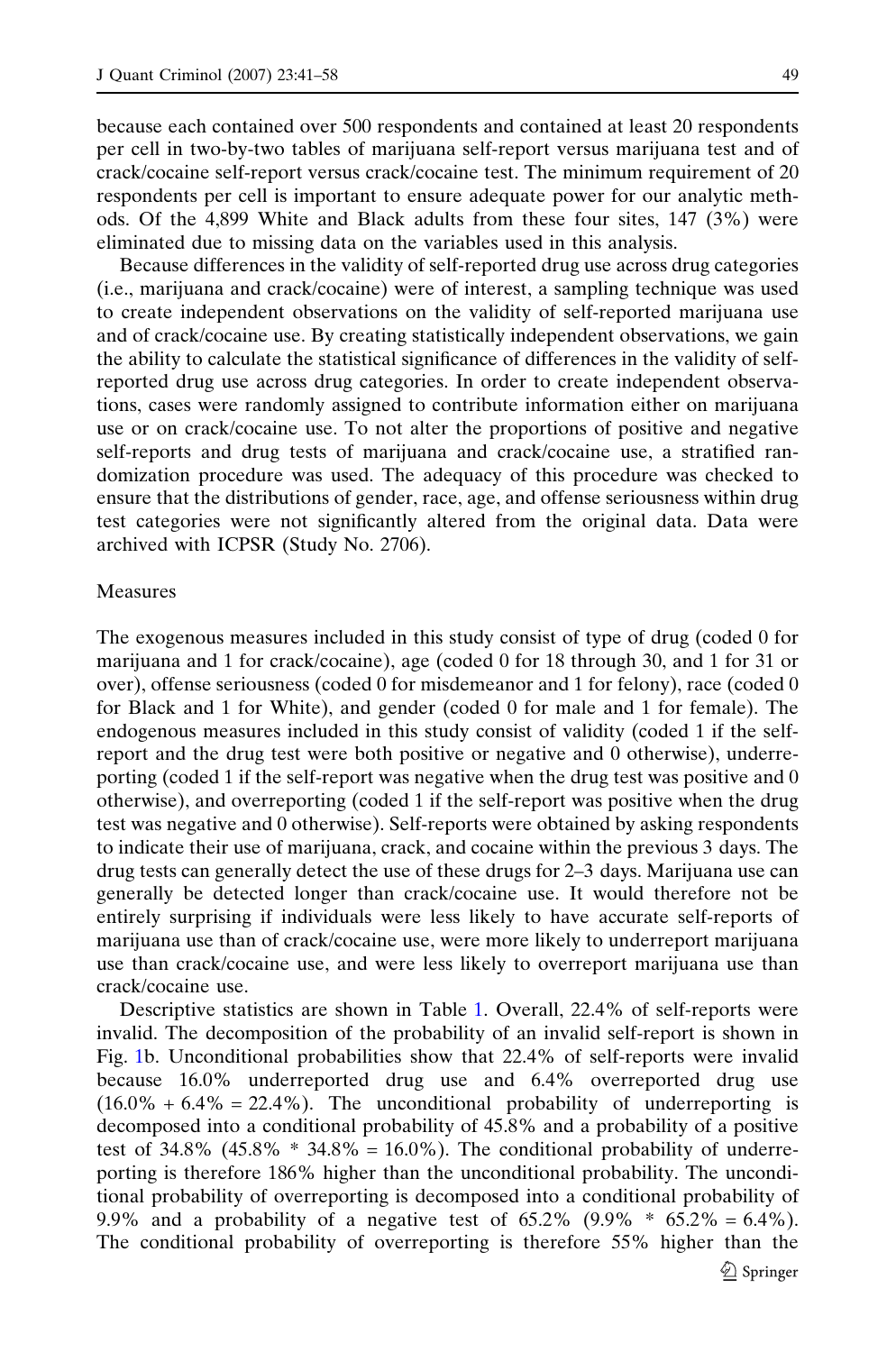| Measure                 | Number (percent) |
|-------------------------|------------------|
| Drug                    |                  |
| Marijuana               | 2,369 (49.9)     |
| Crack/cocaine           | 2,383(50.1)      |
| Age                     |                  |
| $18 - 30$               | 2,648 (55.7)     |
| 31 or over              | 2,104(44.3)      |
| Gender                  |                  |
| Male                    | 3,238 (68.1)     |
| Female                  | 1,514 (31.9)     |
| Race                    |                  |
| Black                   | 2,428(51.1)      |
| White                   | 2,324 (48.9)     |
| <i>Offense</i>          |                  |
| Misdemeanor             | 1,787 (37.6)     |
| Felony                  | 2,965 (62.4)     |
| Validity of self-report |                  |
| Valid                   | 3,687 (77.6)     |
| Invalid                 | 1,065(22.4)      |
|                         |                  |

<span id="page-9-0"></span>Table 1 Descriptive state for endogenous and exog measures

unconditional probability. Again, how we operationally define underreporting and overreporting matters a great deal. This will be particularly true when examining differences in the probabilities of underreporting and overreporting across groups, as groups likely differ in base rates.

## Procedures

The first analyses examine differences in the validity of self-reported drug use across gender, race, age, type of drug, and offense seriousness. These differences are examined with hierarchical loglinear, logit, and logistic regression models. These differences are then explained by examining differences in the underreporting and overreporting of drug use across gender, race, age, type of drug, and offense seriousness. These differences are again examined with hierarchical loglinear, logit, and logistic regression models. Finally, we re-examine differences in the underreporting and overreporting of drug use while controlling for differences in base rates using logistic regression models. Final logistic regression models are estimated on the full sample, on the sub-sample with positive drug tests, and on the sub-sample with negative drug tests. Using the full sample does not control for base rates. These models estimate unconditional probabilities of underreporting and overreporting. Using the sub-sample with positive drug tests allows us to examine the conditional probability of underreporting while controlling for differences in base rates. Conversely, using the sub-sample with negative drug tests allows us to examine the conditional probabilities of overreporting while controlling for differences in base rates. The following sections describe in more detail the use of hierarchical loglinear, logit, and logistic regression models.

# Hierarchical Loglinear Models

The data represent a  $2<sup>6</sup>$  contingency table (i.e., endogenous measure by five exogenous measures). Hierarchical loglinear models and logit models are used to reduce,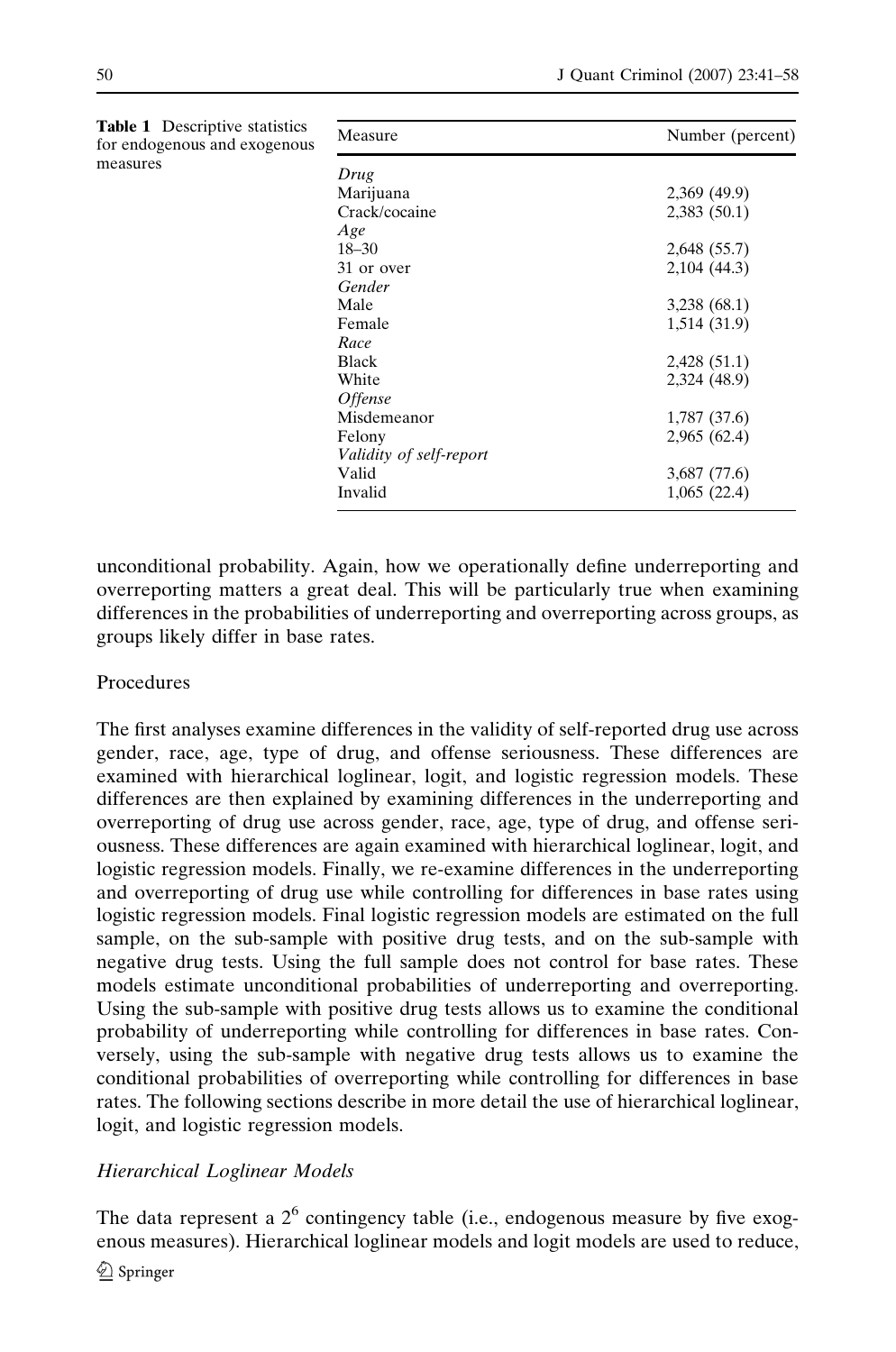or collapse, this contingency table to include only significant main effects and interactions. In the hierarchical loglinear models, the dependent variable is the count in each cell of the  $2<sup>6</sup>$  contingency table. As a result, all possible interactions are considered, including those without the endogenous measure (e.g., type of drug by age by race). Interactions without the endogenous measure are eliminated in the logit analyses described in the next section.

Hierarchical loglinear models are primarily useful to determine the significance of higher-order interactions. Unsaturated models (i.e., ones which do not contain all main effects or interactions) are systematically compared to a saturated model to determine whether variables interact as well as the level of their interactions (Fienberg [1980\)](#page-17-0). For each model, a Chi-Square statistic can be computed to indicate the degree to which the predicted cell counts approach the observed ones. If this Chi-Square statistic is not significant, one can conclude that the model provides a good fit to the data (i.e., the predicted cell counts are not significantly different than the observed ones). More interestingly, models can be compared to determine if the six-, five-, four-, three-, and two-way interactions, and the main effects are significant.

Models are compared using differences in Chi-Square statistics to determine whether the six-way interaction is significant, all five-way, all four-way, all three-way, all two-way, and all main effects are significant. Furthermore, models are compared to determine whether all six- and five-way interactions are jointly significant, whether all six-, five-, and four-way interactions are jointly significant, whether all six-, five-, four-, and three-way interactions are jointly significant, whether all interactions are jointly significant, and whether all interactions and main effects are jointly significant.

#### Logit Models

In logit models, the dependent variable is the endogenous measure. Therefore, logit models inherently consider only main effects and interactions, which are related to the endogenous measure. All main effects and interactions, which do not involve the endogenous measure are instantly dropped from the model. Whether these main effects and interactions are significant is of no interest. A backward elimination procedure was used to eliminate the remaining non-significant interaction terms and main effects. The backward elimination procedure starts with the model suggested by the hierarchical loglinear analysis and systematically eliminates the least significant interaction terms and main effects until all interaction terms or main effects included in the model are significant. At each step of the backward elimination procedure, the least significant main effect and all interaction terms involving this main effect were eliminated. Main effects and interaction terms were eliminated only if the resulting increase in the Chi-Square statistic was non-significant (i.e., if the difference between observed and expected cell counts did not significantly increase). The accuracy of all backward elimination procedures was checked with forward selection procedures. Identical results were always obtained.

## Logistic Regression Models

For ease of interpretation and presentation, the final logit models are converted to logistic regression models. In these models, the slopes represent the expected effect of the independent variables on the log-odds of the dependent variable. Predicted probabilities can also be computed.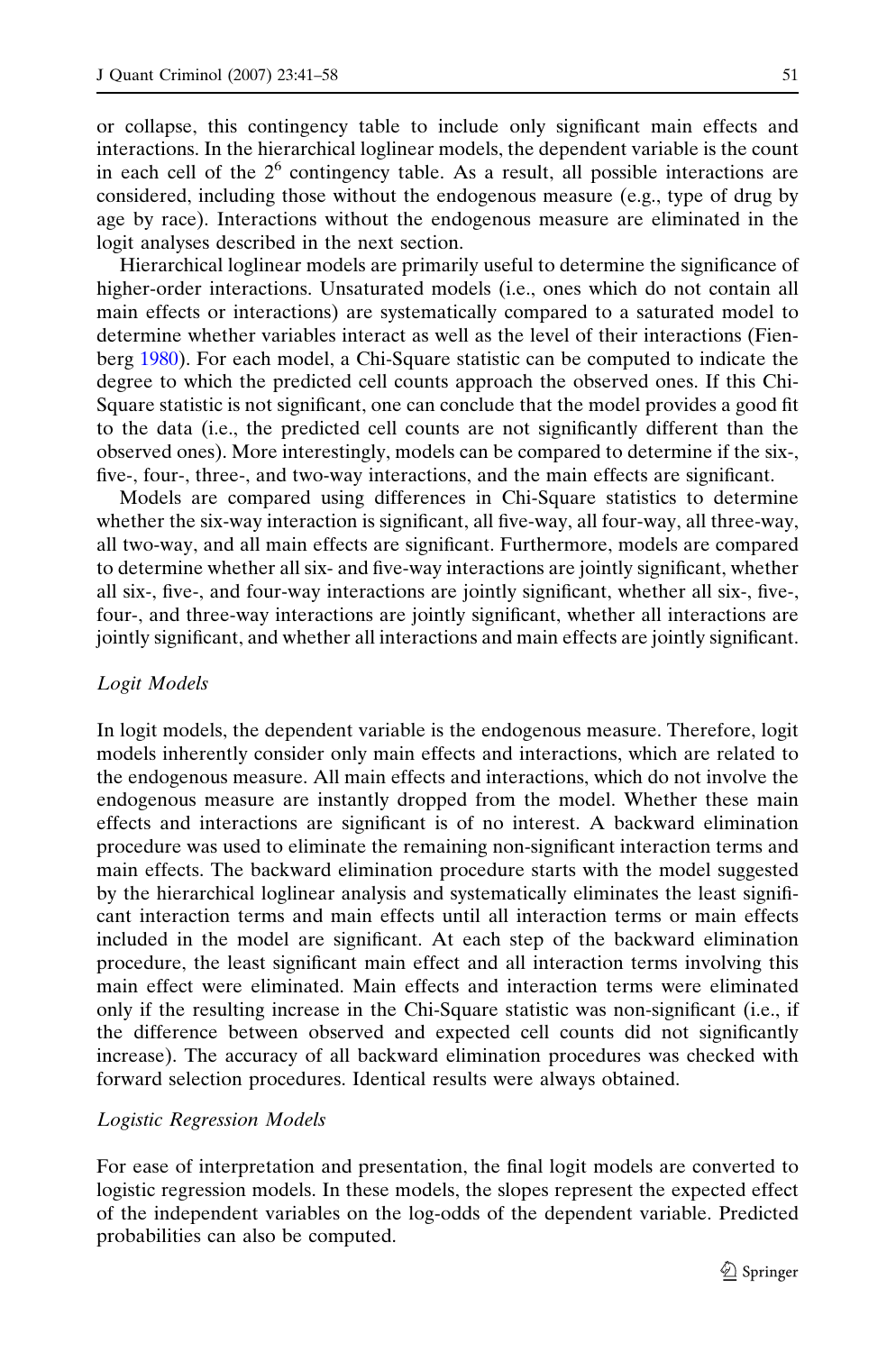#### Results

## Models of Validity

The results from the hierarchical loglinear model for validity are presented in Table 2. This table shows the 11 comparisons mentioned in section ''Hierarchial loglinear models''. More precisely, the first row presents the significance of the sixway interaction. The second row presents the significance of all five-way interactions followed by the joint significance of all five- and six-way interactions. The third row presents the significance of all four-way interactions followed by the joint significance of all four-, five-, and six-way interactions. The fourth row presents the significance of all three-way interactions followed by the joint significance of all three-, four-, five-, and six-way interactions. The fifth row presents the significance of all two-way interactions followed by the joint significance of all interactions. Finally, the last row presents the significance of all main effects followed by the joint significance of all main effects and interactions.

Results show that all six-, five-, four-, and three-way interactions are not statistically significant. Removing all six-, five-, four-, and three-way interactions would not significantly reduce the fit provided to the data ( $p = 0.527$ ). However, at least one of the two-way interactions is significant ( $p < 0.001$ ). Eliminating all two-way interactions would significantly reduce the fit provided to the data. In addition, eliminating all interactions would significantly reduce the fit provided to the data as well ( $p < 0.001$ ). The final model therefore contains all main effects and two-way interactions. This model predicts that validity is a function of type of drug, race, offense seriousness, age, and gender.

Logit analyses (also shown in Table 2) were performed to eliminate specific nonsignificant effects. For each model in Table 2, the likelihood ratio Chi-Square statistic is reported along with its degrees of freedom and significance. Of more importance in the backward elimination procedure, the differences in Chi-Square statistics between the first model and subsequent models are also reported. These differences in Chi-Square statistics are used to show that the fit provided to the data

| Loglinear parameters     | Likelihood ratio<br>Chi-Square | df | $p$ -value | Sum in<br>Chi-Square        | df             | $p$ -value |
|--------------------------|--------------------------------|----|------------|-----------------------------|----------------|------------|
| Six-way interaction      | 0.039                          | 1  | 0.842      |                             |                |            |
| Five-way interactions    | 8.043                          | 6  | 0.235      | 8.082                       | 7              | 0.325      |
| Four-way interactions    | 6.640                          | 15 | 0.967      | 14.722                      | 22             | 0.874      |
| Three-way interactions   | 25.197                         | 20 | 0.194      | 39.919                      | 42             | 0.527      |
| Two-way interactions     | 237.045                        | 15 | < 0.001    | 276.964                     | 57             | < 0.001    |
| Main Effects             | 2530.667                       | 6  | < 0.001    | 2807.631                    | 63             | < 0.001    |
| Logit model <sup>a</sup> | Likelihood ratio<br>Chi-Square | df | $p$ -value | Difference in<br>Chi-Square | df             | $p$ -value |
| [D] [R] [O] [A] [G]      | 31.53                          | 26 | 0.209      |                             |                |            |
| [D] [R] [O] [A]          | 31.71                          | 27 | 0.243      | 0.18                        | 1              | 0.671      |
| $[D] [R] [O]$            | 31.89                          | 28 | 0.279      | 0.36                        | $\overline{c}$ | 0.835      |
| [D] [R]                  | 32.53                          | 29 | 0.297      | 1.00                        | 3              | 0.801      |
| [R]                      | 33.51                          | 30 | 0.301      | 1.98                        | 4              | 0.739      |

Table 2 Significance of parameters in loglinear and logit models for accuracy

D, Drug; R, race; O, offense; A, age; G, gender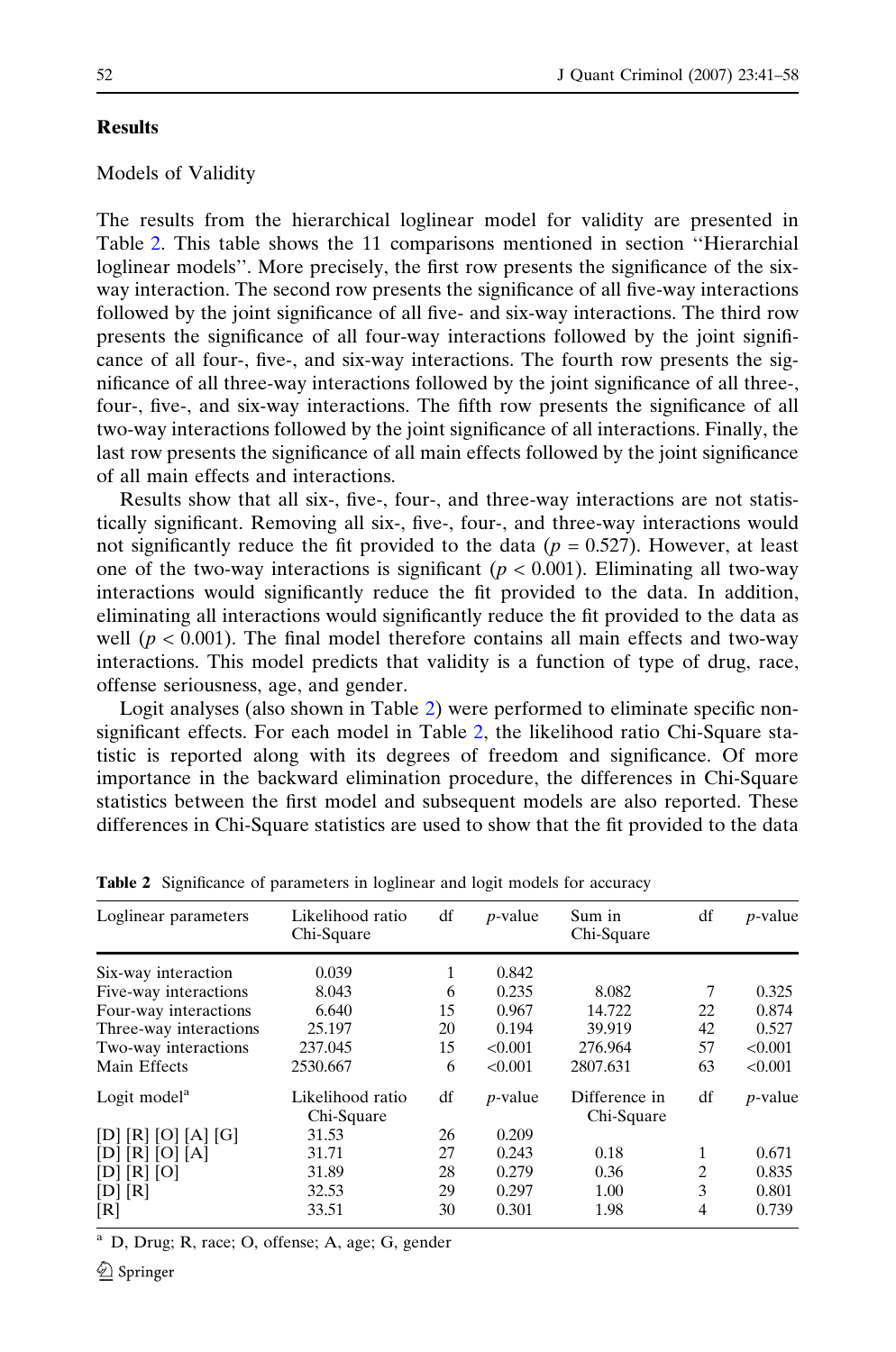<span id="page-12-0"></span>is never significantly worse than the fit provided to the data by the first model (suggested from the hierarchical loglinear models).

The main effect of gender was removed first because doing so produced the smallest increase in the Chi-Square statistic. In addition, the increase in the Chi-Square statistic was not significant ( $p = 0.671$ ). Following this logic, the main effects of age, offense seriousness, and type of drug were subsequently removed. Removing these terms did not reduce the fit provided to the data ( $p = 0.835, 0.801,$  and 0.739 for age, offense seriousness, and type of drug, respectively). No further terms could be removed. Removing the main effect of race would have significantly reduced the fit provided to the data (comparison not shown,  $p < 0.001$ ). The final model therefore shows that validity is solely a function of race.

The results from the logistic regression models (not shown) indicate that the logodds of a self-report being valid are significantly higher for Whites than for Blacks. More specifically, the predicted probability of a valid self-report is 0.74 for Whites and 0.66 for Blacks. This small, but significant, difference may emerge due to differences in underreporting and overreporting. The following sections examine such differences.

## Models of Underreporting

Results shown in Table 3 reveal that all six-, five-, and four-way interactions are not significant ( $p = 0.843$ ). While results show that eliminating all three-, four-, five-, and six-way interactions would not significantly reduce the fit provided to the data  $(p = 0.162)$ , results also show that at least one of the three-way interactions is significant ( $p = 0.018$ ). Given the conflicting results about the significance of the threeway interactions, we chose to be conservative and hypothesized that at least one of the three-way interactions was significant. The final model therefore contains all main effects and all two- and three-way interactions. This model predicts that underreporting is a function of type of drug, race, offense seriousness, age, and gender, and of all two-way interactions between these five factors.

| Log linear parameters                                        | Likelihood ratio $df$ <i>p</i> -value<br>Chi-Square |    |         | Sum in<br>Chi-Square                             | df | <i>p</i> -value      |
|--------------------------------------------------------------|-----------------------------------------------------|----|---------|--------------------------------------------------|----|----------------------|
| Six-way interaction                                          | 0.09                                                |    | 0.764   |                                                  |    |                      |
| Five-way interactions                                        | 9.31                                                | 6  | 0.157   | 9.40                                             |    | 0.225                |
| Four-way interactions                                        | 6.04                                                | 15 | 0.979   | 15.44                                            | 22 | 0.843                |
| Three-way interactions                                       | 35.49                                               | 20 | 0.018   | 50.93                                            | 42 | 0.162                |
| Two-way interactions                                         | 283.89                                              | 15 | < 0.001 | 334.82                                           | 57 | < 0.001              |
| Main effects                                                 | 3413.20                                             | 6  | < 0.001 | 3748.02                                          | 63 | < 0.001              |
| Logit model <sup>a</sup>                                     | Likelihood ratio<br>Chi-Square                      |    |         | $df$ <i>p</i> -value Difference in<br>Chi-Square |    | $df$ <i>p</i> -value |
| $[DR]$ $[DO]$ $[DA]$ $[DG]$<br>[RO] [RA] [RG] [OA] [OG] [AG] | 12.10                                               | 16 | 0.737   |                                                  |    |                      |
| [DR] [DA] [DG] [RA] [RG] [AG]                                | 13.57                                               | 21 | 0.887   | 1.47                                             | 5  | 0.916                |
| $[DR]$ $[DG]$ $[RG]$                                         | 19.74                                               | 25 | 0.760   | 7.64                                             | 9  | 0.571                |
| [DR]                                                         | 25.26                                               | 28 | 0.614   | 13.16                                            | 12 | 0.357                |

Table 3 Significance of parameters in loglinear and logit models for underreporting

<sup>a</sup> D, Drug; R, race; O, offense; A, age; G, gender. All models contain lower interaction terms and main effects (i.e., [DR] contains drug by race interaction and main effects of drug and race)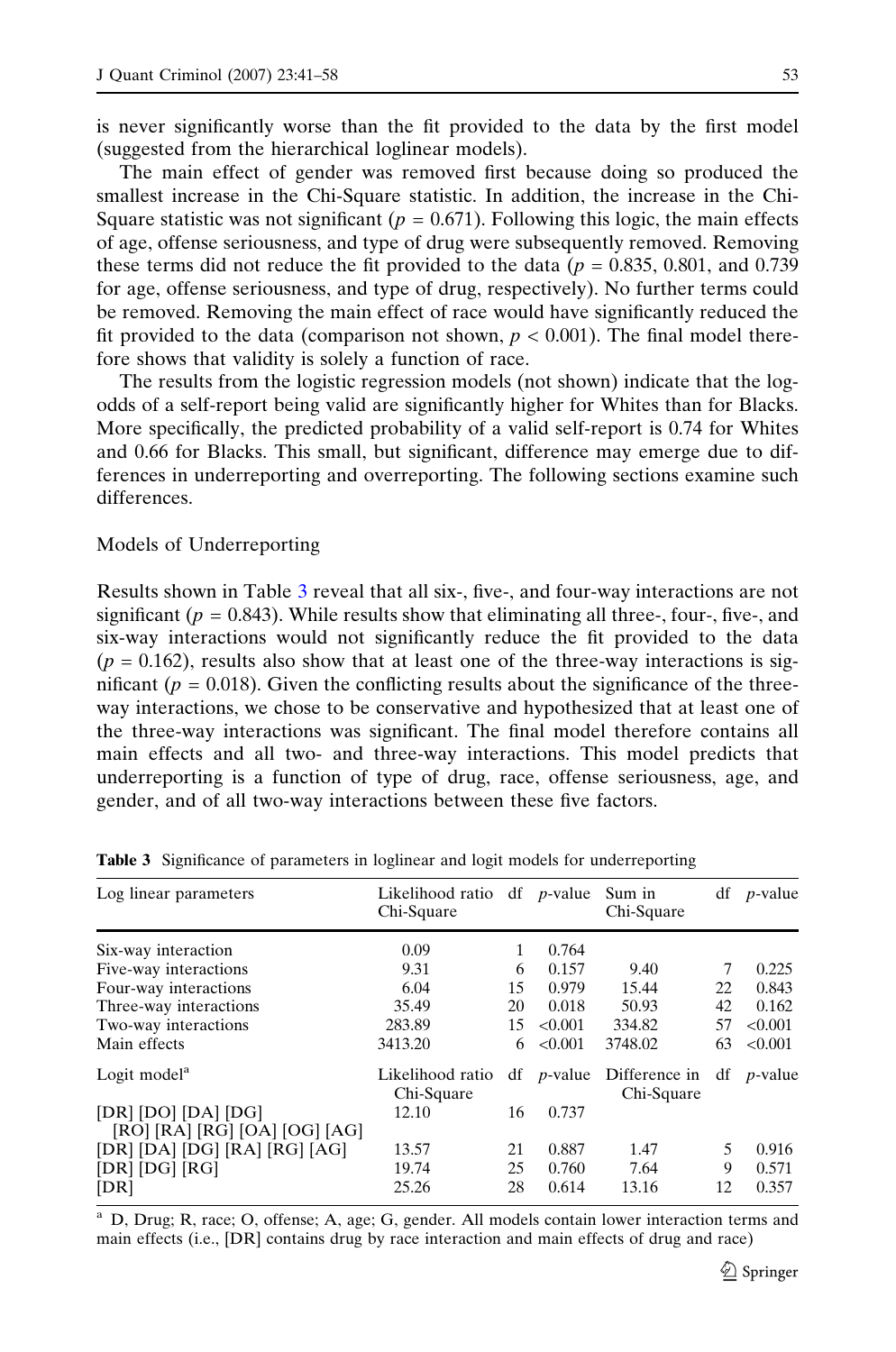The results from the logit models are also presented in Table [3.](#page-12-0) The main effect of offense seriousness and all interactions involving offense seriousness were removed first. All terms involving offense seriousness were removed because doing so produced the smallest increase in the Chi-Square statistic. In addition, the increase in the Chi-Square statistic was not significant ( $p = 0.916$ ). For the same reasons, the main effect of age and all interactions involving age were then removed. Finally, the main effect of gender and all interactions involving gender were removed. Once again, removing these terms did not significantly reduce the fit provided to the data  $(p = 0.571$  and 0.357 for age and gender, respectively). No further terms could be removed. Removing the interaction between type of drug and race would have significantly reduced the fit provided to the data (comparison not shown,  $p = 0.004$ ). The final model shows that underreporting is a function of type of drug, race, and of the type of drug by race interaction.

The results from the logistic regression models are shown in Table 4. Two logistic regression models are shown in Table 4. The first is estimated on the full sample that includes both positive and negative tests. In this model, differences in base rates are not controlled for. As a result, this model examines the unconditional probability of underreporting. The second is estimated on the sub-sample that tested positive. In this model, there are no differences in base rates (all tested positive). As a result, this model examines the conditional probability of underreporting. Full sample results indicate that the log-odds of underreporting are significantly higher for reports of crack/cocaine use than of marijuana use. The effect of race is non-significant, but the log-odds of underreporting are significantly higher for reports of crack/cocaine use from Blacks than from Whites. The logodds of underreporting are also significantly higher for reports of crack/cocaine use from Blacks than for reports of marijuana use from both Blacks and Whites. The predicted probabilities of underreporting marijuana use from Whites and Blacks, and of underreporting crack/cocaine use from Whites and Blacks are 0.12, 0.12, 0.15, and 0.25, respectively.

When controlling for differences in base rates (in the sub-sample that tested positive), results reveal that the interaction between race and type of drug becomes non-significant. More specifically, when differences in base rates between Black and White offenders are controlled, Black offenders do not underreport to a greater extent. Black offenders underreport crack/cocaine use to a greater extent than White offenders because, and solely because, their base rate of crack/cocaine use is higher. The main effect of type of drug is still statistically significant. Offenders are more likely to underreport crack/cocaine use than marijuana use. This difference is not attributable to differences in base rates.

| <b>Table 4</b> Logistic regression<br>model for underreporting                                                   | Parameter                                                                                                        | Full sample<br>$\beta$ (s.e.)                                                                                 | Sample with<br>positive test<br>$\beta$ (s.e.)                                                                 |
|------------------------------------------------------------------------------------------------------------------|------------------------------------------------------------------------------------------------------------------|---------------------------------------------------------------------------------------------------------------|----------------------------------------------------------------------------------------------------------------|
| <sup>a</sup> Drug: $0 =$ Marijuana,<br>$1 = Cocaine$<br>$b$ Race: 0 = Black, 1 = White<br>p < 0.01<br>$p = 0.02$ | Constant<br>Drug <sup>a</sup><br>Race <sup>b</sup><br>Race by drug<br>Model $\gamma^2$ (df)<br>-2 Log likelihood | $-2.020(0.089)^{\circ}$<br>$0.920(0.111)^c$<br>0.047(0.127)<br>$-0.686~(0.165)^c$<br>$95.527(3)^c$<br>4174.24 | $-0.424$ $(0.107)^{\circ}$<br>$0.372(0.134)^c$<br>0.182(0.156)<br>$-0.174(0.205)$<br>9.647 $(3)^d$<br>2274.543 |

 $\mathcal{D}$  Springer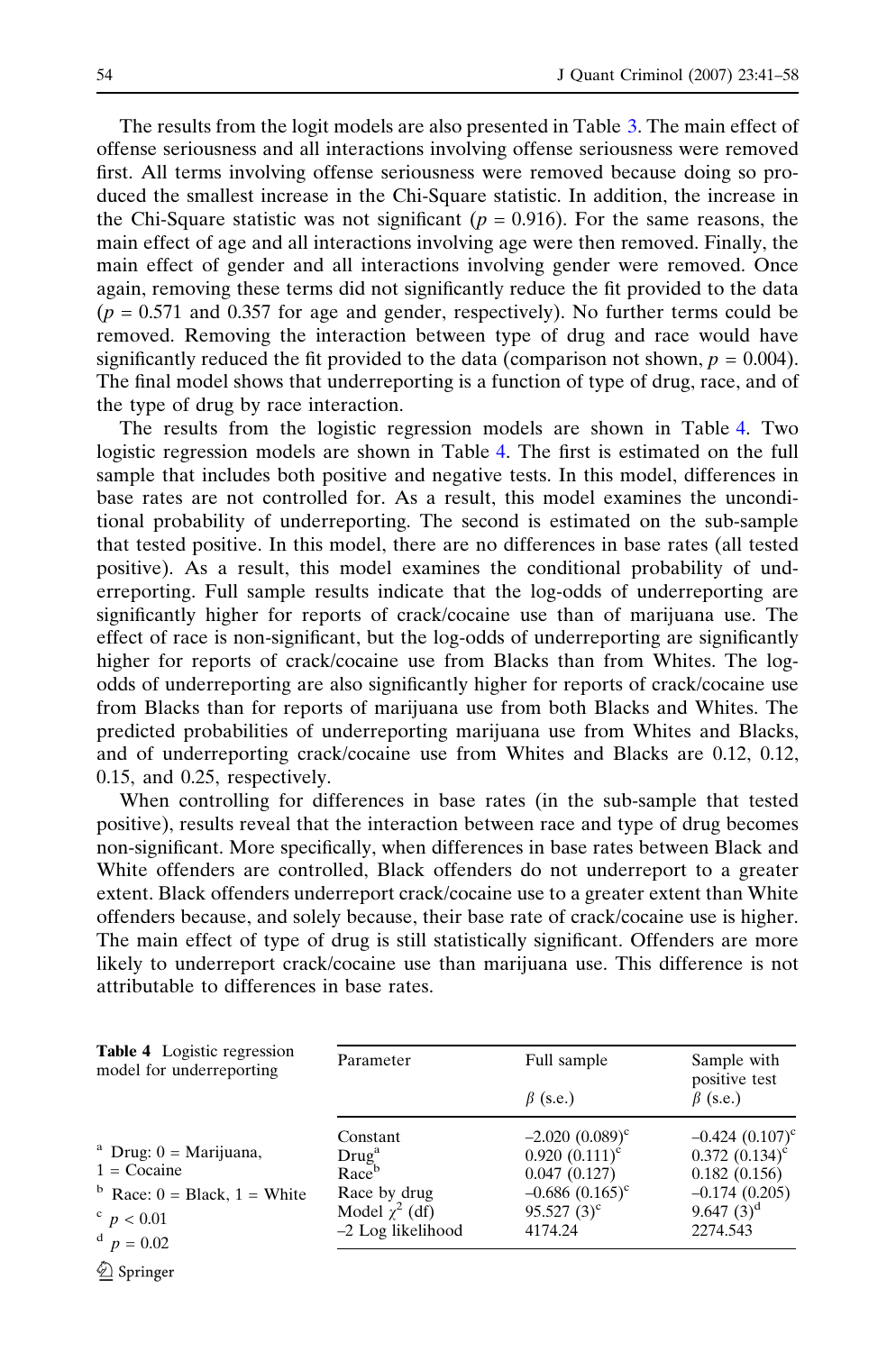#### Models of Overreporting

Results shown in Table 5 reveal that all six-, five-, four-, and three-way interactions are not statistically significant. Removing all these interactions would not significantly reduce the fit provided to the data ( $p = 0.794$ ). However, at least one of the two-way interactions is significant ( $p < 0.001$ ). The final model therefore contains all main effects and two-way interactions. This model predicts that underreporting is a function of type of drug, race, offense seriousness, age, and gender.

The results from the logit models are also presented in Table 5. The main effect of gender was removed first because doing so produced the smallest increase in the Chi-Square statistic. In addition, the increase in the Chi-Square statistic was not significant ( $p = .417$ ). The main effects of age and offense seriousness were subsequently removed. Removing these main effects did not significantly reduce the fit provided to the data  $(p = 0.415$  and 0.399 for age and offense seriousness, respectively). Removing either the main effect of type of drug or of race would have significantly reduced the fit provided to the data (comparisons not shown,  $p < 0.001$ ). The final model shows that overreporting is a function of type of drug and race.

The results from the logistic regression models (shown in Table [6](#page-15-0)) indicate that the log-odds of overreporting are significantly higher for reports of marijuana use than of crack/cocaine use. In addition, the log-odds of overreporting are significantly higher for Blacks than for Whites. The predicted probabilities of overreporting marijuana use for Whites and Blacks, and of overreporting crack/cocaine use for Whites and Blacks are 0.08, 0.11, 0.02, and 0.03, respectively. Overall, offenders are more likely to overreport marijuana use than crack/cocaine use, and Black offenders are more likely to overreport the use of marijuana and crack/cocaine than White offenders.

These differences may again be due to differences in conditional probabilities or to differences in base rates. The logistic regression model of overreporting was also evaluated in the sub-sample of offenders with negative drug tests. Results (also shown in Table [6\)](#page-15-0) reveal that all effects remain statistically significant even when differences in base rates are controlled for. Offenders are more likely to overreport marijuana use than crack/cocaine use and Black offenders are more likely to

| Loglinear parameters     | Likelihood ratio<br>Chi-Square | df | $p$ -value      | Sum in<br>Chi-Square        | df             | <i>p</i> -value |
|--------------------------|--------------------------------|----|-----------------|-----------------------------|----------------|-----------------|
| Six-way interaction      | 1.007                          | 1  | 0.316           |                             |                |                 |
| Five-way interactions    | 5.176                          | 6  | 0.521           | 6.183                       | 7              | 0.518           |
| Four-way interactions    | 10.260                         | 15 | 0.803           | 16.443                      | 22             | 0.793           |
| Three-way interactions   | 17.890                         | 20 | 0.595           | 34.333                      | 42             | 0.794           |
| Two-way interactions     | 314.782                        | 15 | < 0.001         | 349.115                     | 57             | < 0.001         |
| Main effects             | 5317.034                       | 6  | < 0.001         | 5666.149                    | 63             | < 0.001         |
| Logit model <sup>a</sup> | Likelihood ratio<br>Chi-Square | df | <i>p</i> -value | Difference in<br>Chi-Square | df             | <i>p</i> -value |
| [D] [R] [O] [A] [G]      | 25.92                          | 26 | 0.467           |                             |                |                 |
| $[D] [R] [O] [A]$        | 26.58                          | 27 | 0.487           | 0.66                        | 1              | 0.417           |
| [D] [R] [O]              | 27.68                          | 28 | 0.482           | 1.76                        | $\mathfrak{D}$ | 0.415           |
| [D] [R]                  | 28.87                          | 29 | 0.472           | 2.95                        | 3              | 0.399           |

Table 5 Significance of parameters in loglinear and logit models for overreporting

D, Drug; R, race; O, offense; A, age; G, gender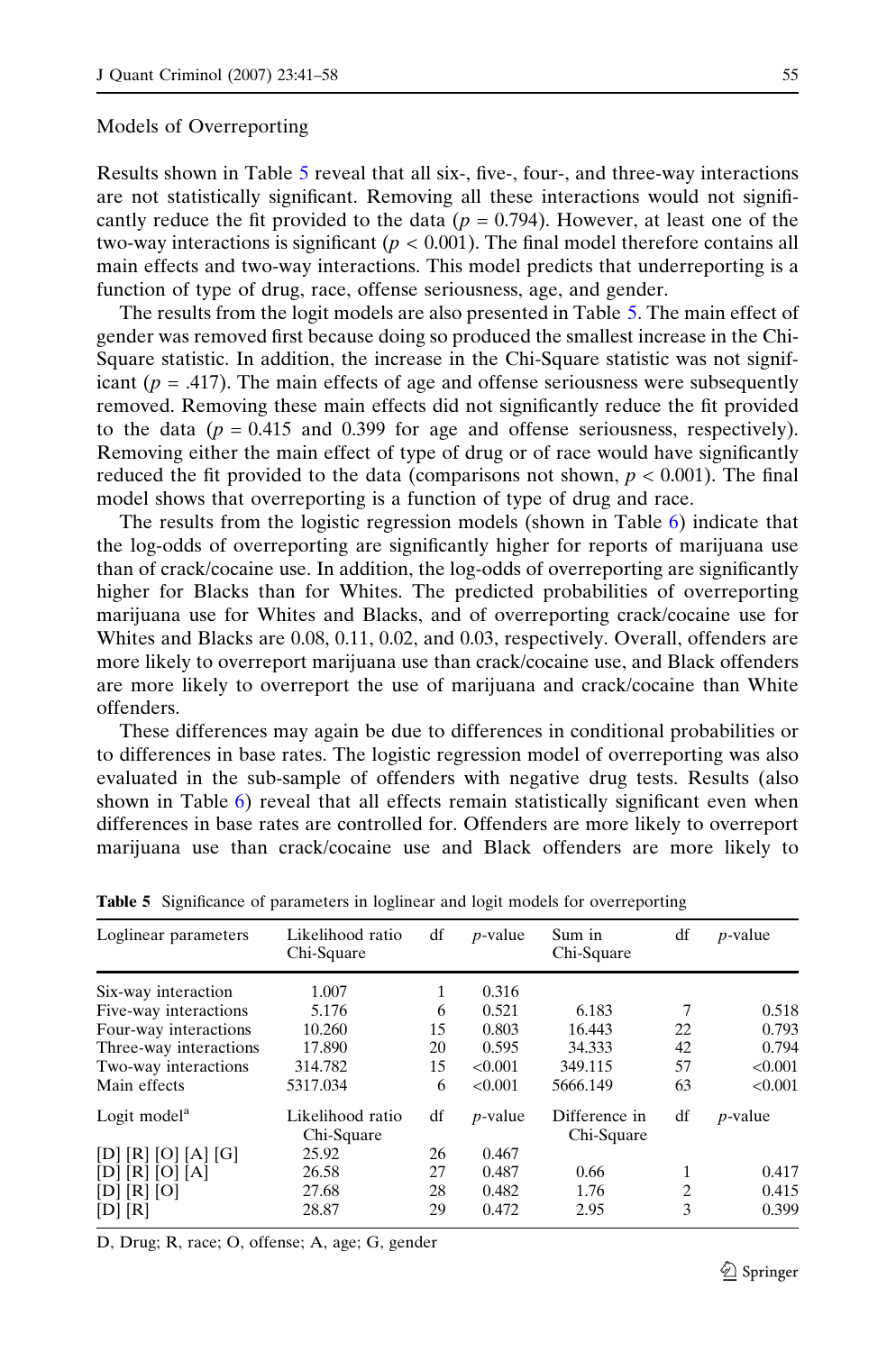<span id="page-15-0"></span>

| Table 6 Logistic regression<br>model for overreporting | Parameter           | Full sample                | Sample with<br>negative test |  |  |  |  |
|--------------------------------------------------------|---------------------|----------------------------|------------------------------|--|--|--|--|
|                                                        |                     | $\beta$ (s.e.)             | $\beta$ (s.e.)               |  |  |  |  |
|                                                        | Constant            | $-2.068(0.085)^{\circ}$    | $-1.627(0.087)^{\circ}$      |  |  |  |  |
| <sup>a</sup> Drug: $0 =$ Marijuana,                    | Drug <sup>a</sup>   | $-1.273$ $(0.139)^{\circ}$ | $-1.074$ $(0.141)^c$         |  |  |  |  |
| $1 = Cocaine$                                          | Race <sup>b</sup>   | $-0.307(0.121)^c$          | $-0.436$ $(0.124)^{\circ}$   |  |  |  |  |
|                                                        |                     | $106.272(2)^c$             | $84.576(2)^c$                |  |  |  |  |
| p < 0.01                                               | -2 Log likelihood   | 2164.141                   | 1912.471                     |  |  |  |  |
| $b$ Race: 0 = Black, 1 = White                         | Model $\chi^2$ (df) |                            |                              |  |  |  |  |

overreport drug use than White offenders, even when controlling for differences in base rates.

## Summary and Conclusions

The logistic regression model for validity revealed that validity was a function of race. Black offenders provided less valid self-reports than White offenders. This difference was explained by differences in underreporting and overreporting. We found that Black offenders were more likely to underreport crack/cocaine use than White offenders. This race difference, however, disappeared once differences in base rates were controlled for. Black offenders were more likely to underreport crack/ cocaine use simply because a higher proportion of Black offenders (51.2%) tested positive for crack/cocaine use than White offenders (30.5%). Black offenders were also more likely to overreport both marijuana and crack/cocaine use relative to White offenders. These differences were not attributable to differences in base rates. When controlling for differences in base rates, Black offenders were still more likely to overreport both marijuana and crack/cocaine use relative to White offenders.

We should also note that while accuracy was not a function of type of drug, both underreporting and overreporting were. More specifically, offenders were more likely to underreport crack/cocaine use and were more likely to overreport marijuana use. This is striking given that the window of detection is longer for marijuana use than for crack/cocaine use. The underreporting and overreporting effects canceled each other out in the validity analyses. Because offenders were more likely to underreport and overreport different types of drugs, the validity of self-reported drug use was not affected by type of drug. Underreporting and overreporting differences across types of drug could be explained by differences in base rates.

The results also indicated that gender, offense seriousness, age, and type of drug do not affect the validity of self-reported drug use. These results strongly support the further use of self-report data to examine patterns of drug use and for research and policy development purposes. Nevertheless, there are four important limitations. First, while type of drug does not have an effect on the validity of self-reported drug use, offenders are more likely to underreport crack/cocaine use than marijuana use and are more likely to overreport marijuana use than crack/cocaine use. Second, Black offenders provide significantly less valid reports of drug use than White offenders. Third, Black offenders have higher rates of crack/cocaine use than White offenders, and thus underreport crack/cocaine use to a greater extent. Finally, Black offenders are more likely to overreport both marijuana and crack/cocaine use than White offenders.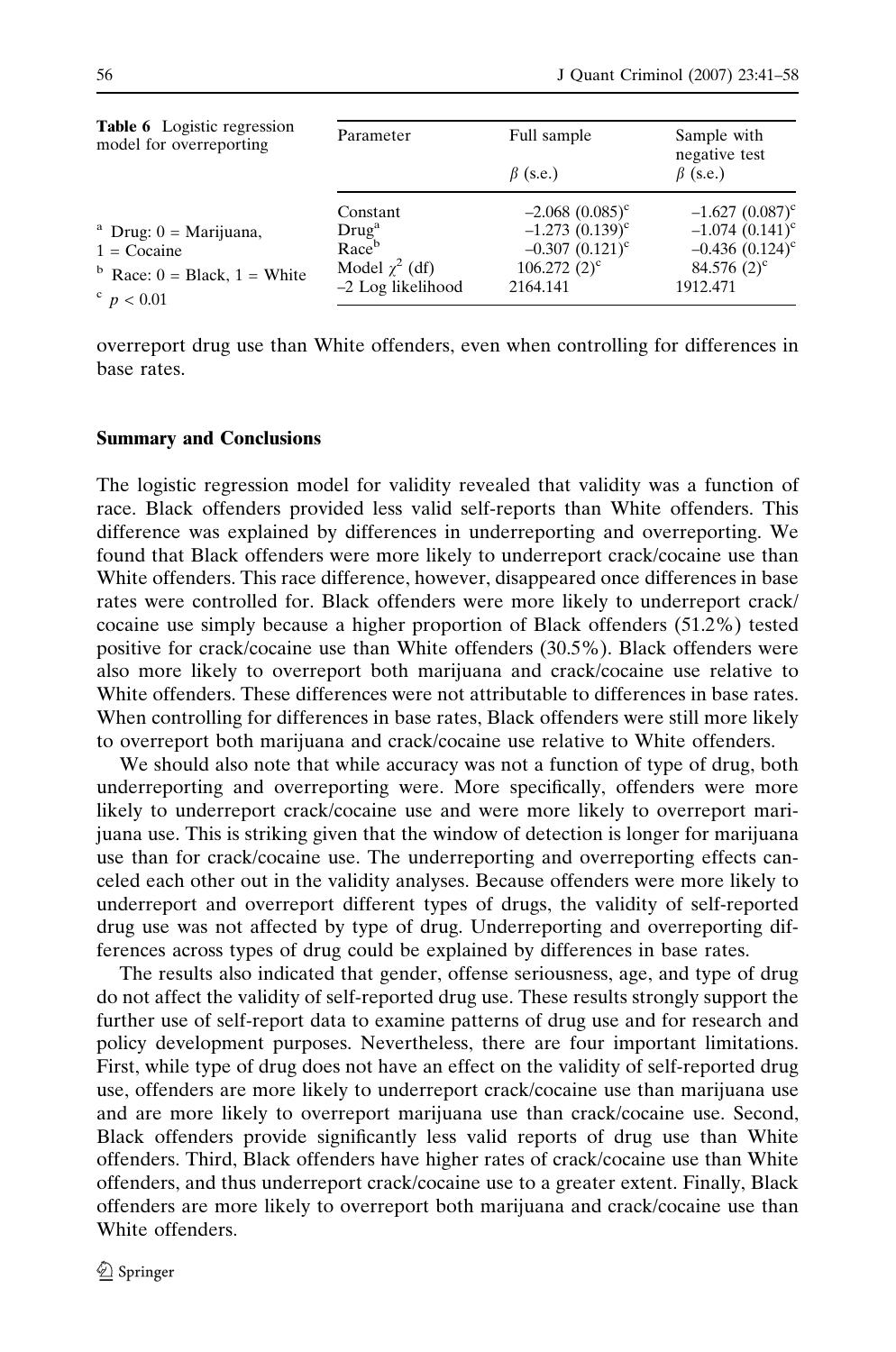<span id="page-16-0"></span>The disappearance of the race effect on underreporting when controlling for differences in base rates does not mean that self-reports of crack/cocaine use are equally valid across racial groups. The fact that the race effect disappears when differences in base rates are controlled for does not mean that valid inferences can be reached when comparing self-reports of crack/cocaine use across racial groups. It does not mean either that valid rates of crack/cocaine use can be calculated without adjustments. It simply explains why race has an effect on underreporting. Black offenders are more likely to underreport crack/cocaine use than White offenders because Black offenders are more likely to test positive for crack/cocaine use. Among offenders who test positive for crack/cocaine use, race does not affect the likelihood of underreporting. The effect of race on underreporting will increase as the differences in base rates increase. To make valid inferences from self-reports of crack/cocaine use across racial groups, we must choose racial groups with similar rates of positive drug tests. To compute valid rates of crack/cocaine use, we should take into account racial differences in positive drug tests. However, while race will not affect the likelihood of underreporting in samples with similar base rates, race will still affect the likelihood of overreporting, even in samples with similar base rates. Black offenders are more likely to overreport both marijuana and crack/ cocaine use than White offenders. This difference is not attributable to a difference in base rates.

In addition, the effects of type of drug on underreporting and overreporting could not simply be explained by differences in base rates either. Offenders are more likely to underreport crack/cocaine use than marijuana use. In addition, offenders are more likely to overreport marijuana use than crack/cocaine use. The analyses presented here clearly showed that some true differences in the validity, underreporting and overreporting of drug use exist. Additional work is required to explain these differences. Nevertheless, the analyses presented here also clearly showed that differences in the validity, underreporting, and overreporting of drug use are relatively rare. Some of these rare differences can simply be attributed to differences in base rates. No differences across gender, age, or offense seriousness were found. Even though we actively searched for higher-order interactions, our final models were remarkably simple. This undoubtedly supports the further, though cautious, use of self-reports.

Acknowledgments This project is supported by Grant No. 97-IJ-CX-0051 awarded by the National Institute of Justice, Office of Justice Programs, U.S. Department of Justice. Points of view in this document are those of the authors and do not necessarily represent the official position or policies of the U.S. Department of Justice. We wish to thank Eric Wish and anonymous reviewers for their guidance.

## **References**

- Andrews DA, Zinger I, Hoge RD, Bonta J, Gendreau P, Cullen FT (1990) Does correctional treatment work? A clinically relevant and psychologically informed meta-analysis. Criminology 28:369–404
- Bale RN, Van Stone WW, Engelsing TM, Zarcone VP (1981) The validity of self-reported heroin use. Int J Addict 16:1387–1398
- Falck R, Siegal HA, Forney MA, Wang J, Carlson RG (1992) The validity of injection drug users self-reported use of opiates and cocaine. J Drug Issues 22:823–832